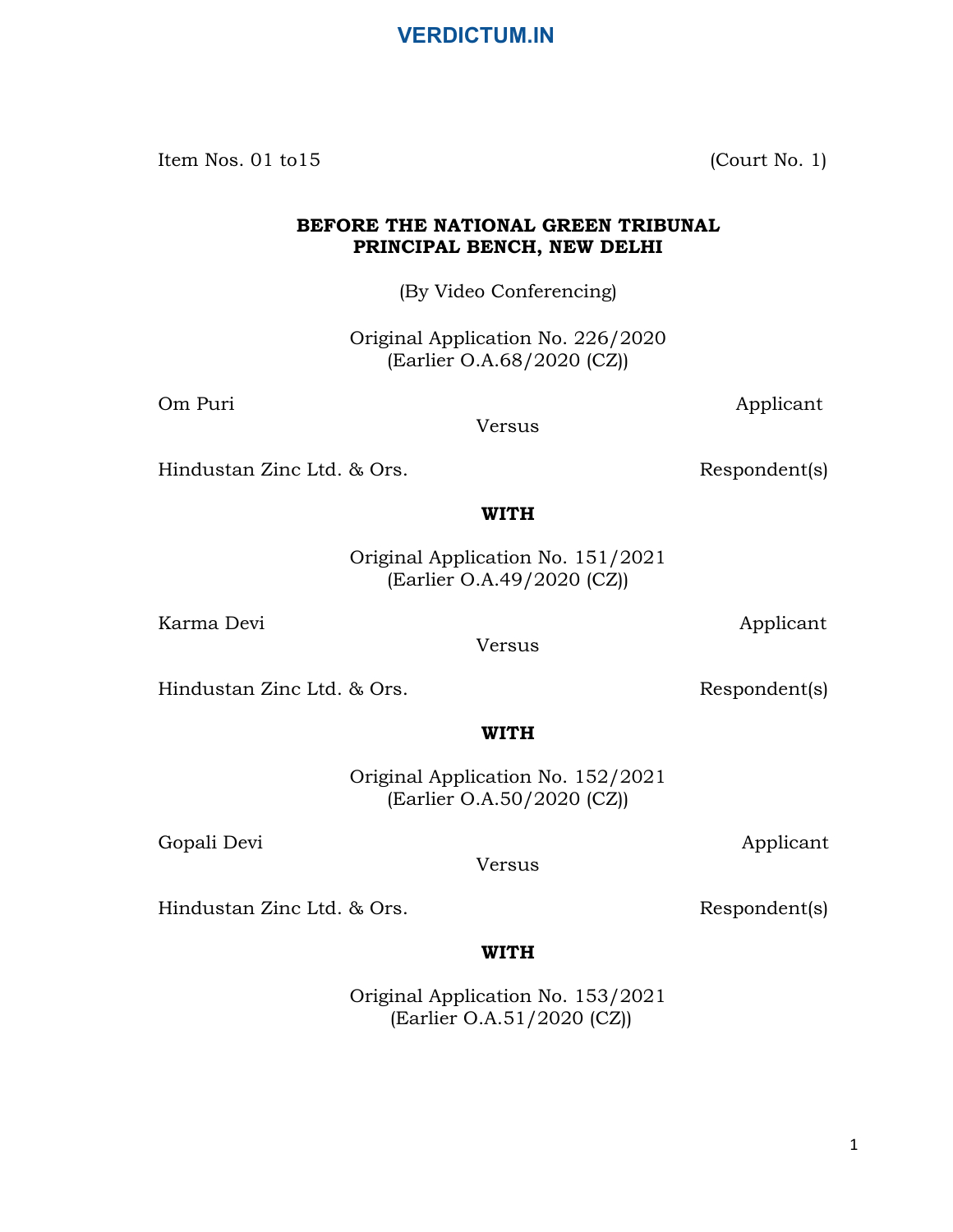Original Application No. 154/2021 (Earlier O.A.52/2020 (CZ))

Ladu Ram Mali **Applicant** 

Versus

WITH

Hindustan Zinc Ltd. & Ors. Respondent(s)

Original Application No. 155/2021 (Earlier O.A.53/2020 (CZ))

WITH

Jagdish Puri Goswami and Applicant

Versus

Hindustan Zinc Ltd. & Ors. Respondent(s)

WITH

Original Application No. 156/2021 (Earlier O.A.54/2020 (CZ))

Versus

Mohd. Islam Applicant

Hindustan Zinc Ltd. & Ors. Respondent(s)

# WITH

Original Application No. 157/2021 (Earlier O.A.55/2020 (CZ))

Hindustan Zinc Ltd. & Ors. Respondent(s)

Sushila Devi Applicant Versus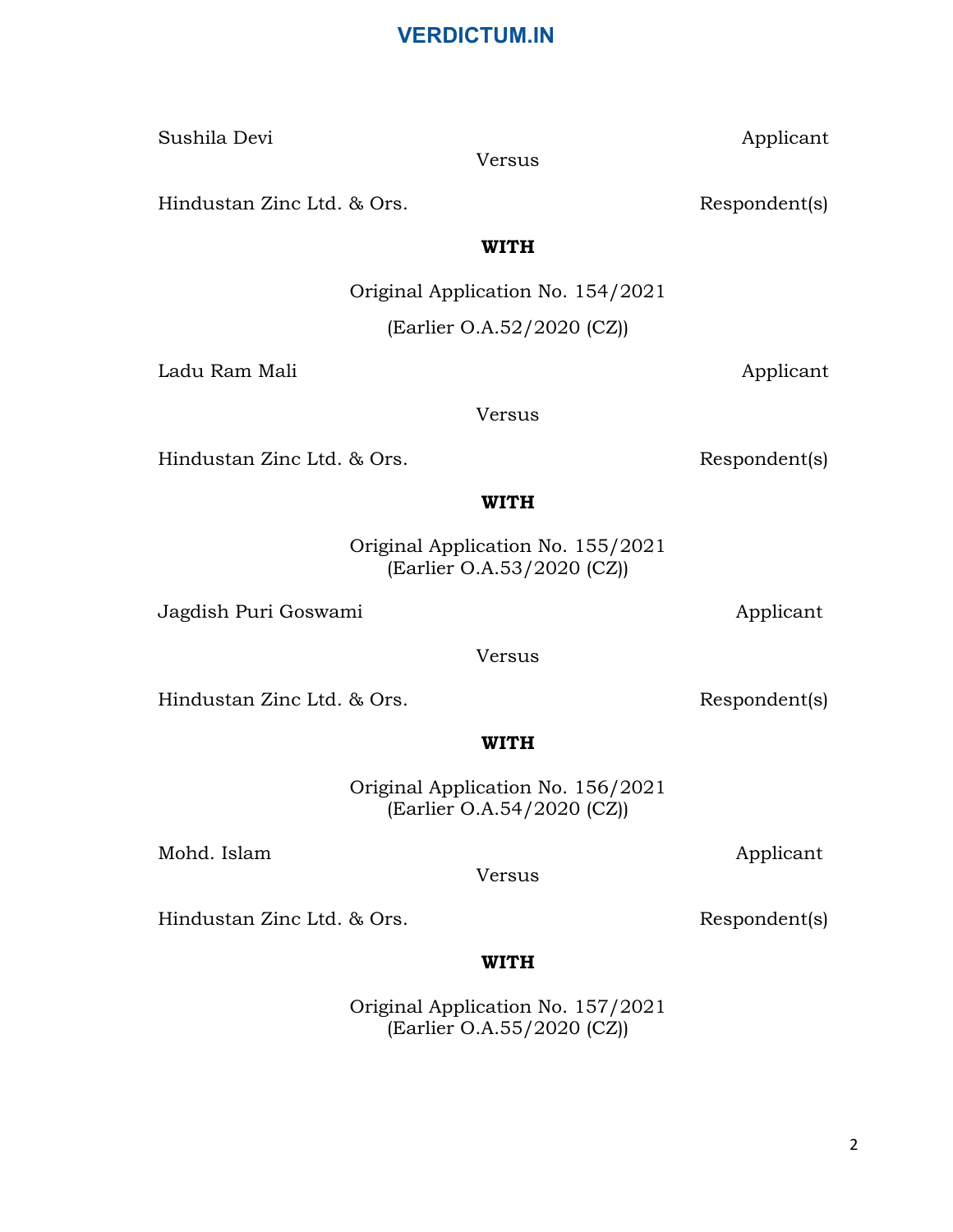Dinesh Kumavat Applicant Versus

Hindustan Zinc Ltd. & Ors. Respondent(s)

WITH

(Earlier O.A.56/2020 (CZ))

#### WITH

Original Application No. 161/2021 (Earlier O.A.59/2020 (CZ))

Satyanarayan Daroga **Applicant** Applicant

Versus

Hindustan Zinc Ltd. & Ors. Respondent(s)

#### **WITH**

Original Application No. 159/2021 (Earlier O.A.57/2020 (CZ))

Versus

Prem Kumar Mali Applicant

Hindustan Zinc Ltd. & Ors. Respondent(s)

WITH

Original Application No. 160/2021 (Earlier O.A.58/2020 (CZ))

Versus

Kanchan Devi Applicant

Hindustan Zinc Ltd. & Ors. Respondent(s)

Suresh Kumar Lohar **Applicant** 

Original Application No. 158/2021

Versus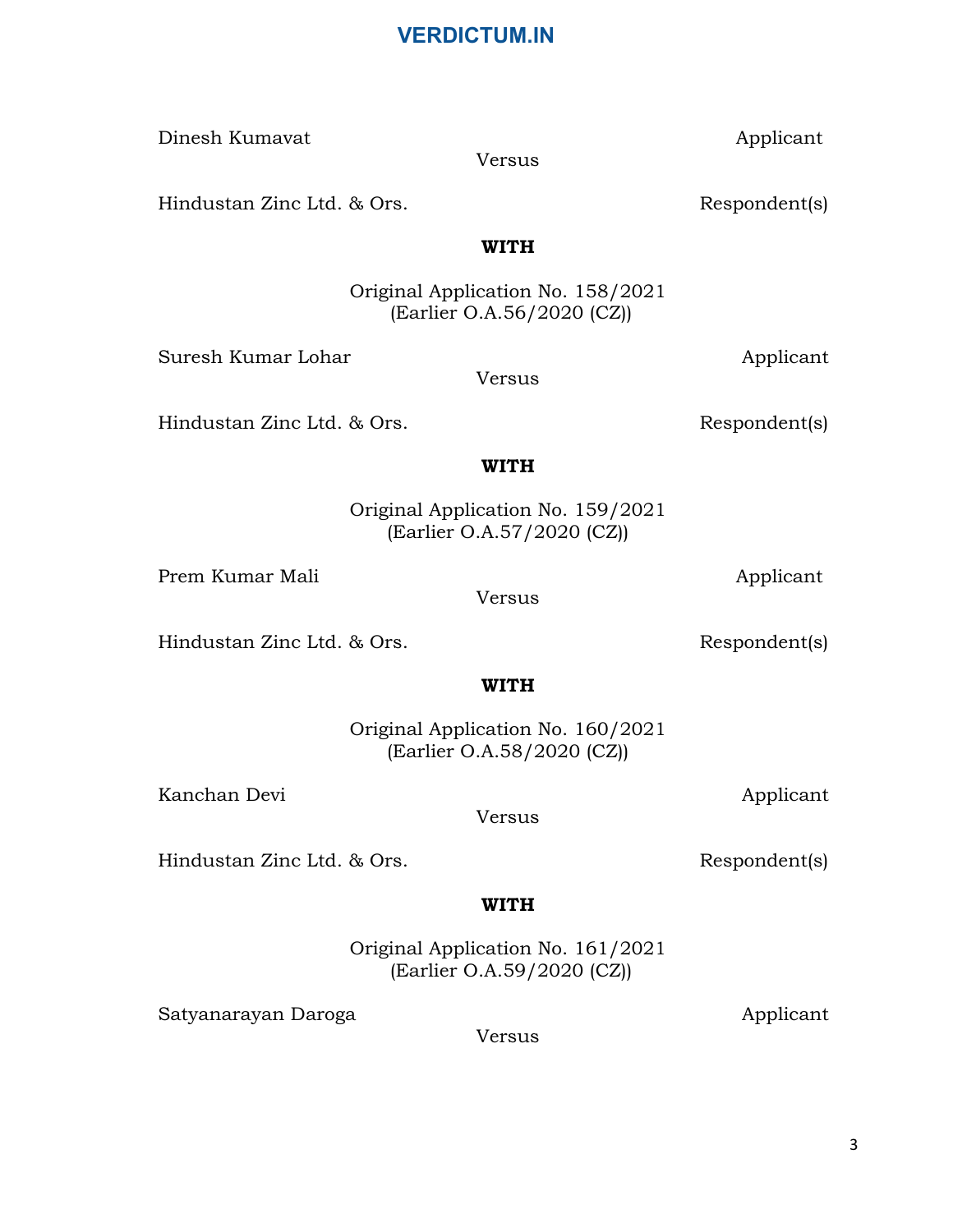Hindustan Zinc Ltd. & Ors. Respondent(s)

WITH

Original Application No. 162/2021 (Earlier O.A.60/2020 (CZ))

Gheesu Bheel Applicant

Hindustan Zinc Ltd. & Ors. Respondent(s)

WITH Original Application No. 163/2021 (Earlier O.A.62/2020 (CZ))

Gheesalal Raigar Applicant

Versus

Hindustan Zinc Ltd. & Ors. Respondent(s)

WITH Original Application No. 164/2021 (Earlier O.A.69/2020 (CZ))

Versus

Hindustan Zinc Ltd. & Ors. Respondent(s)

Date of hearing: 02.02.2022

 CORAM: HON'BLE MR. JUSTICE ADARSH KUMAR GOEL, CHAIRPERSON HON'BLE MR. JUSTICE SUDHIR AGARWAL, JUDICIAL MEMBER HON'BLE DR. NAGIN NANDA, EXPERT MEMBER HON'BLE DR. AFROZ AHMAD, EXPERT MEMBER

Applicant: Mr. Dharamveer Sharma, Advocate

Shobhag Applicant

Versus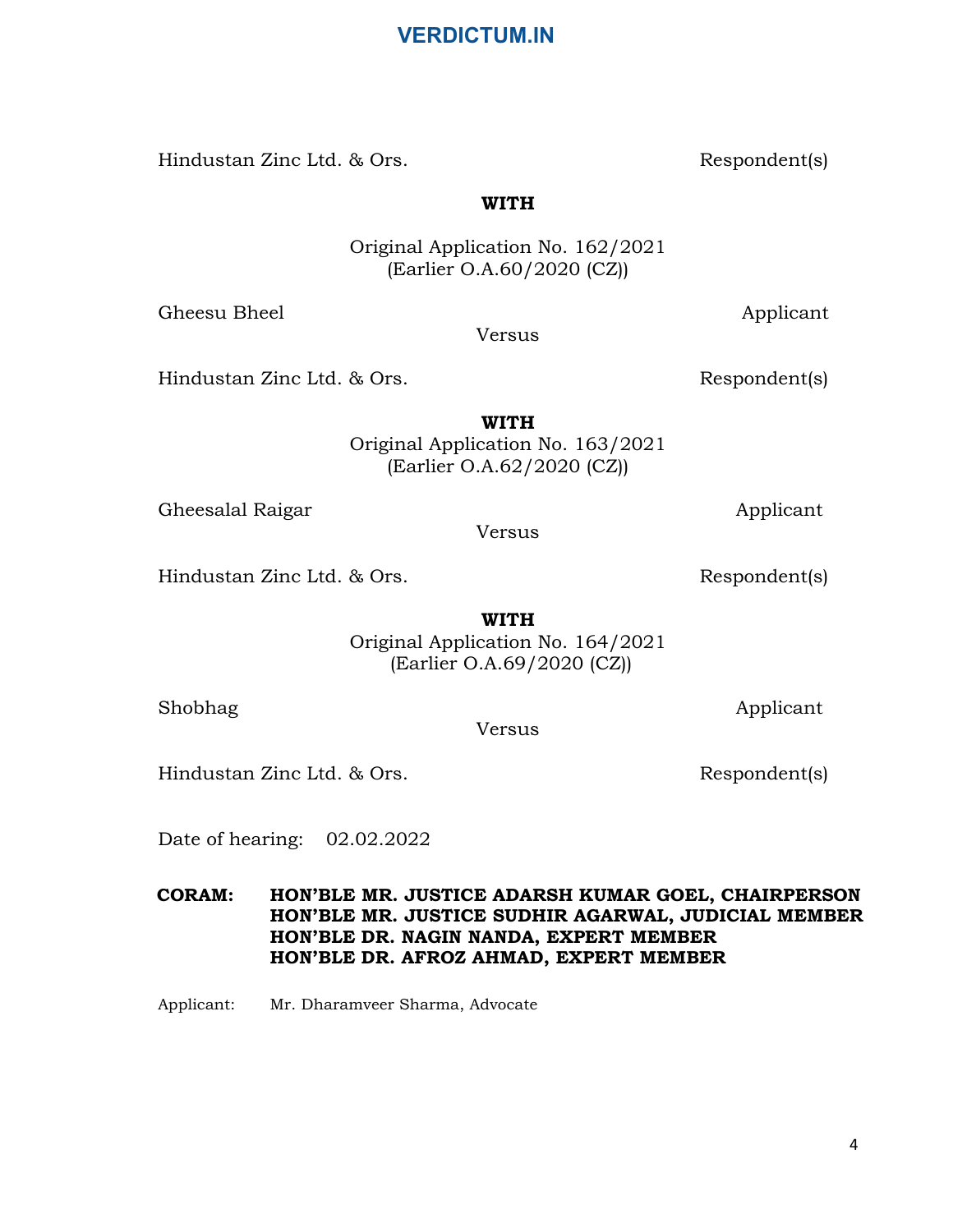Respondent: Mr. Krishnan Venugopal, Senior Advocate with Mr. U.N. Tiwary Advocate for R-1 Dr. Sapna Aggarwal, Advocate for MoEF&CC Mr. Rohit Sharma, Advocate for RSPCB

#### ORDER

**1. These applications have been filed with Mr. U.N. Tiwary Advocate for Respondent:**<br>
1. These applications have been filed with a grievance of violation of<br>
1. These applications have been filed with a grievance of viola environmental norms by Hindustan Zinc Ltd., Udaipur, Rajasthan in executing mining lease of Lead, Zinc and associated minerals at villages Agucha, Rampura, etc., Tehsil Hurd, District Bhilwada, Rajasthan covering nearly an area about 1200 hectares of mining land. In the course of such mining, residents of the said villages are adversely affected on account of degradation of environment. There is heavy blasting and underground mining operations resulting in contamination of source of drinking of water, resulting in various diseases like Asthma and skin borne diseases. Live stocks are also affected. Dust and stones get accumulated close to the agricultural land and houses of the inhabitants. Toxic and contaminated waste water is discharged from the mines. The area is 'over exploited' in terms of the ground water, notified as such by the CGWB. There are mammoth holes at many places because of unplanned underground mining. The applicant has relied upon photographs filed with the application. mining operations resulting in contamination of source of drinking of water,<br>resulting in various diseases like Asthma and skin borne diseases. Live<br>stocks are also affected. Dust and stones get accumulated close to the<br>ag

The Tribunal issued notice and also sought an independent report from a

5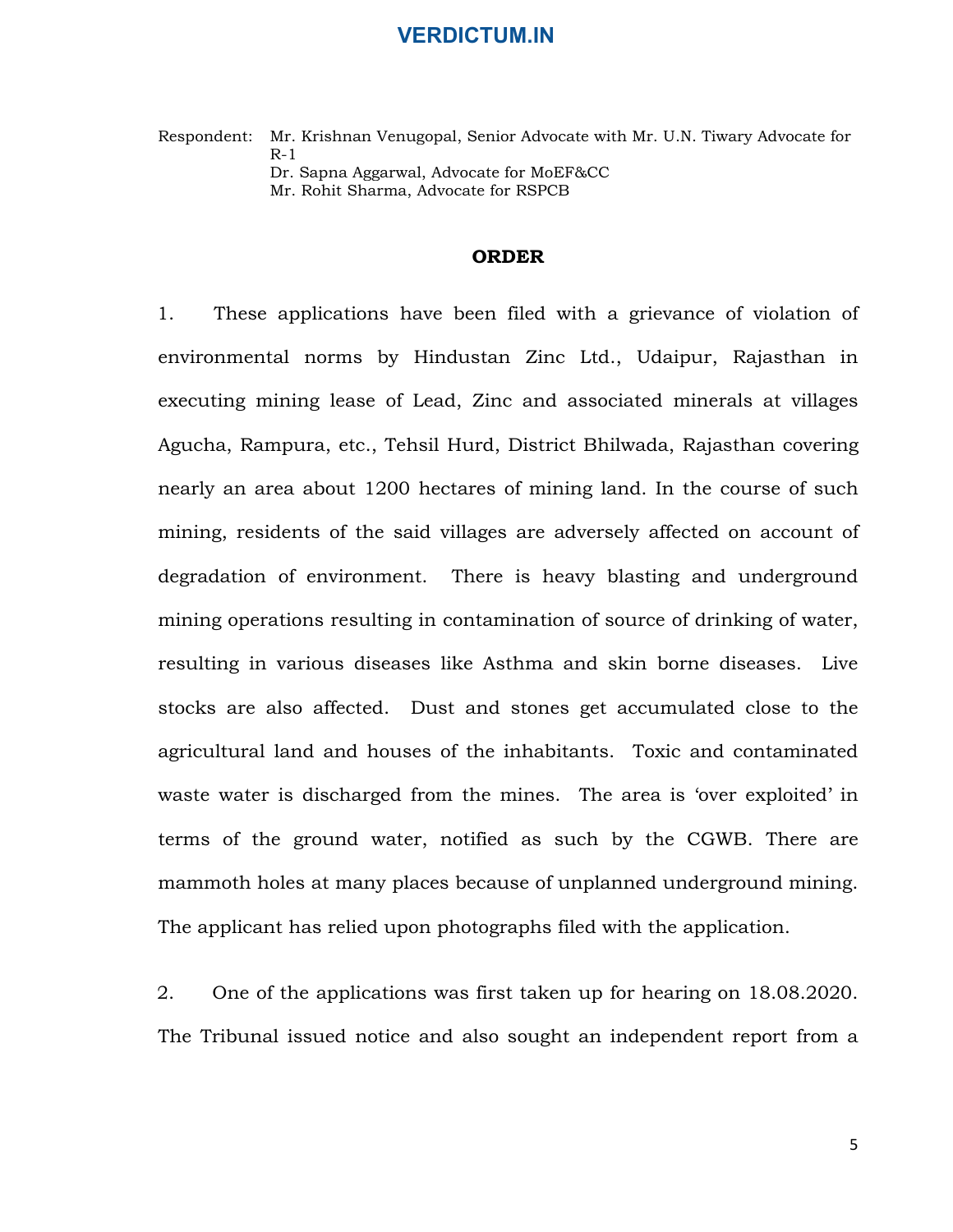joint Committee comprising Collector, Bhilwada and the State PCB, the State PCB being the nodal agency. Vide order dated 05.02.2021, the Tribunal dealt with I.A. Nos. 94-95 of 2020 filed by the Project Proponent (PP) to recall the direction for seeking a report from an independent Committee. The Tribunal modified the constitution of the Committee directed the Committee to undertake the visit of the affected area and assess the extent of damage to the environment in the last three years. Copy of the report of the Committee was directed to be furnished to the PP for its response and also comments on such response by the CPCB were required to be filed. All connected matters were directed to be tagged for hearing together. (PP) to recall the direction for seeking a report from an independent<br>Committee. The Tribunal modified the constitution of the Committee<br>directed the Committee to undertake the visit of the affected area and<br>assess the ext

which the PP has filed response and CPCB has also filed comments on the said response. According to the report, the Committee visited the site on 12.07.2021 and interacted with the stake holders. The Committee examined the mining processes of the PP and status of compliance in terms of Environmental Condition (EC)/Consent Conditions. The Committee has made observations about the status of water quality, loss to the agriculture and livestock, status of ground water and health of the villagers and made certain recommendations. It would be appropriate to extract relevant parts of the reports with a view to consider the order to be passed:-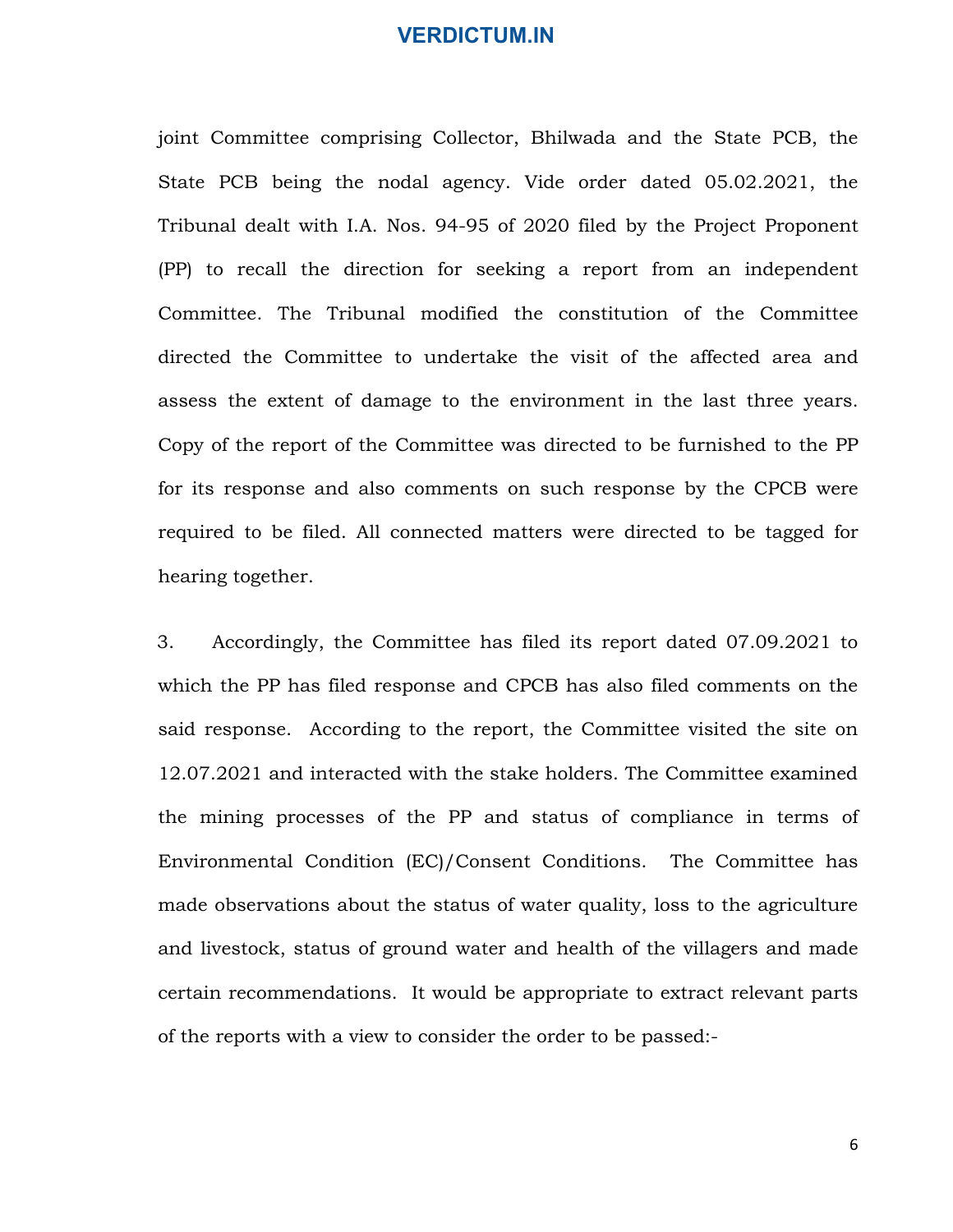#### "1. Background of M/s Hindustan Zinc Ltd, Rampura Agucha mine

The mine lease no. 8/99 has area of 1200Ha; out of which 1048Ha land is acquired by the unit. The GPS co-ordinates of mine lease pillars are (Pillar – A (25.819494, 74.737589); Pillar – B (25.838942, 74.71675); Pillar-C (25.864086, 74.745408) & Pillar-D (25.844633, 74.766247)). The mine lease is for 50years that expires on 12th March 2030. The first Environmental Clearance of 0.9MTPA for Pb & Zn mining was obtained on 19.4.1983. The development of the Rampura Agucha (RA) mine was started in 1989 and commissioned its operation in 1991 as an open pit mine. The Mine excavates and produces Lead and Zinc ores by mining and Lead and Zinc concentrate by mineral processing operations. The mining and mineral processing operations include blasting, transportation, crushing, grinding, screening and ore beneficiation (flotation, thickening, and pressure filtration). The present capacity as per the Environmental Clearance (EC) dated 11th December 2009 is 6.15 million metric tons per annum (MMTPA) of ore production and 6.5 MMTPA of ore beneficiation plant (Four streams; each of 2.3MTPA, 1.5MTPA, 1.2MTPA & 1.5MTPA capacity) to produce zinc and lead concentrates. Further the EC was amended on 5.3.2012, 22.08.2014, 12.12.2014, 28.12.2015 & 28.02.2020.

The open pit mine progressively ramped up to its capacity, before it ceased operation in March, 2018 after attaining its economic and safe ultimate pit depth of 400m below surface. Beyond 400m depth, underground mining was considered as the best suitable option in sustaining production from this mine.

The Rampura Agucha (RA) Mine underground development activities commenced in year 2010 and production started from Oct-2012 onwards. RA underground mine operated concurrently with the open pit mine between year 2012 and 2018, till the completion of open pit mine life. Thereafter, RA mine completely transitioned into underground operation and presently continued.

During mining and beneficiation of ores, large quantity of overburden (OB) and tailings are generated. The present quantity of OB generated is about 2.0 million metric tonnes per annum (MMTPA) which is presently stacked within the mine lease boundary. The height of OB dump varies from 20 m to 140 m at present. The quantity of Tailing generated is about 5 million metric tonnes per annum (MMTPA). Part of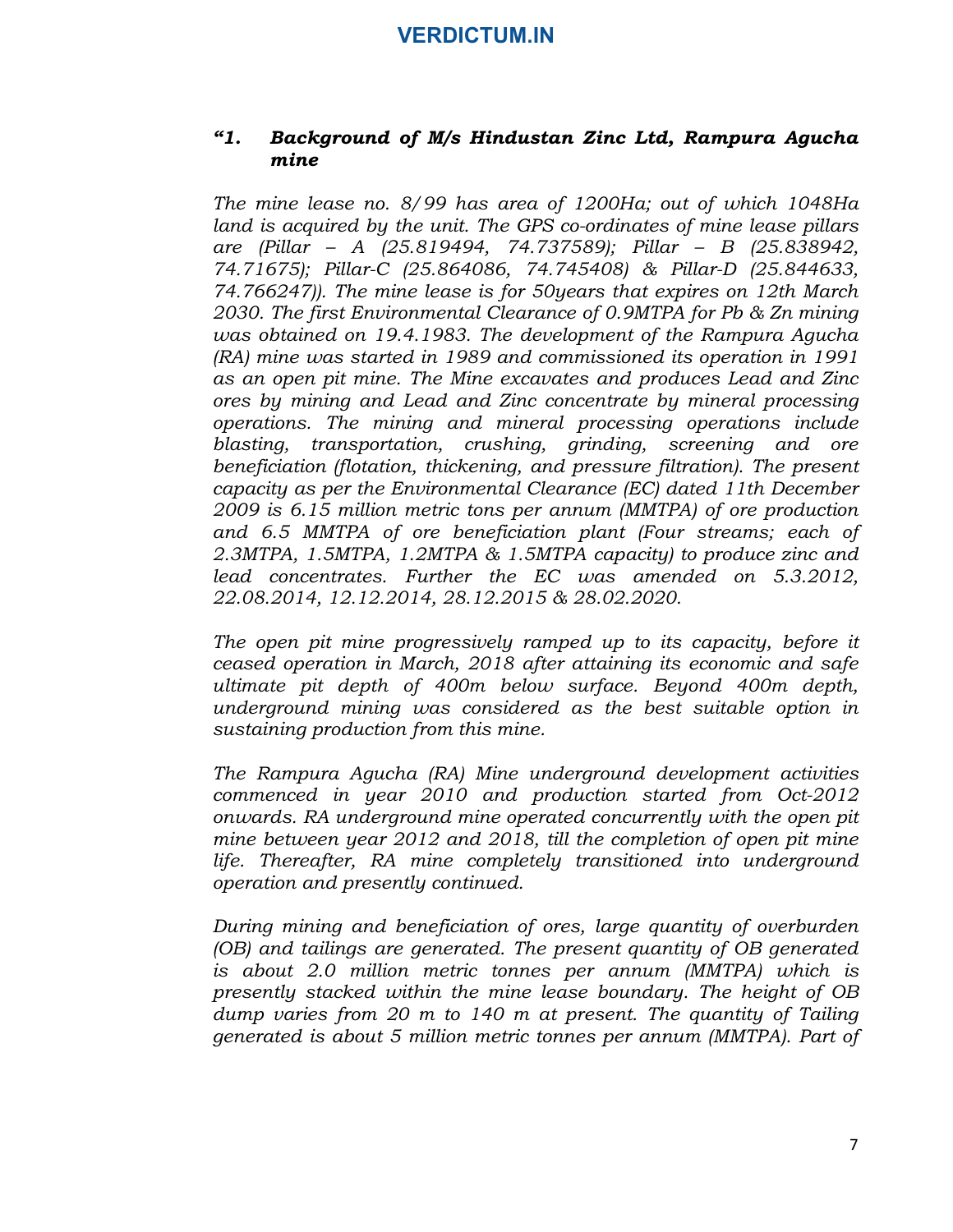tailing quantity approx. 40-50% from processing plant are converted to paste form along with suitable binder to back fill underground voids generated from production. Remaining part of tailing quantity are transported from beneficiation plants through closed pipelines to a confined area known as "Tailing Dam" which is located near to the ore beneficiation plant. The tailing dam is constructed with the mine overburden and soil. The tailings in the slurry form are discharged to the tailing dam wherein the solids settled at the bottom of the tailing dam and the supernatant (water) is pumped back to the beneficiation plant for reuse. pase form along with suitable onder to other that the different and water point are transported from beneficiation plants through closed pipelines to a confined area known as "failing Dam" which is located near to the one-

#### 2. Factual status of the compliance norms

Based on the discussion hold on 12th July 2021 with M/s Hindustan Zinc Ltd Rampura- Agucha mine officials on compliance status followed by field visit; the factual status of the specific conditions is as below:

### 2.1 Statutory permissions

- Control of Pollution) Act, 1974 and Air (Prevention & Control of Pollution) Act, 1981 for Beneficiation for Lead Zinc Ore (6.5MMTPA) upto 28.02.2023. Copy enclosed as an Annexure-II. burnent and soli. The iautings in the sumply ormat ancelaring dam wherein the solids settled at the bottom of the tailing dam<br>and the supernatant (water) is pumped back to the beneficiation plant<br>for reuse.<br>2. **Factual sta**
- Control of Pollution) Act, 1974 and Air (Prevention & Control of Pollution) Act, 1981 for Beneficiation for Lead Zinc Ore (6.5MMTPA) upto 28.02.2023. Copy enclosed as an Annexure-II.
- 2. **Factual status of the compliance norms**<br>
Based on the discussion hold on 12th July 2021 with M/s Hindustan<br>
Zinc Ltd Rampura- Agucha mine officials on compliance status followed<br>
by field visit; the factual status of Control of Pollution) Act, 1974 and Air (Prevention & Control of Pollution) Act, 1981 for Lead & Zinc ore mining (6.15MMTPA) upto 28.02.2023. Copy enclosed as an Annexure-III. **2.1 Statutory permissions**<br>
i. The unit has valid Consent to Operate under Water (Prevention & Control of Pollution) Act, 1974 and Air (Prevention & Control of Pollution) Act, 1981 for Beneficiation for Lead Zinc Ore (6.
- Waste (Management and Transboundary Movement) Rules, 2016 for upto 30.11.2024. Copy enclosed as an Annexure-III.
- Control of Pollution) Act, 1974 and Air (Prevention & Control of Pollution) Act, 1981 for Beneficiation for Lead Zinc Ore (6.5MMTPA) upto 28.02.2023. Copy enclosed as an Annexure-II.<br>ii. The unit has valid Consent to Oper ground water extraction from radial well in Banas river from Central Ground Water Board vide letter dated 8.7.2013. Unit has applied for renewal vide letter dated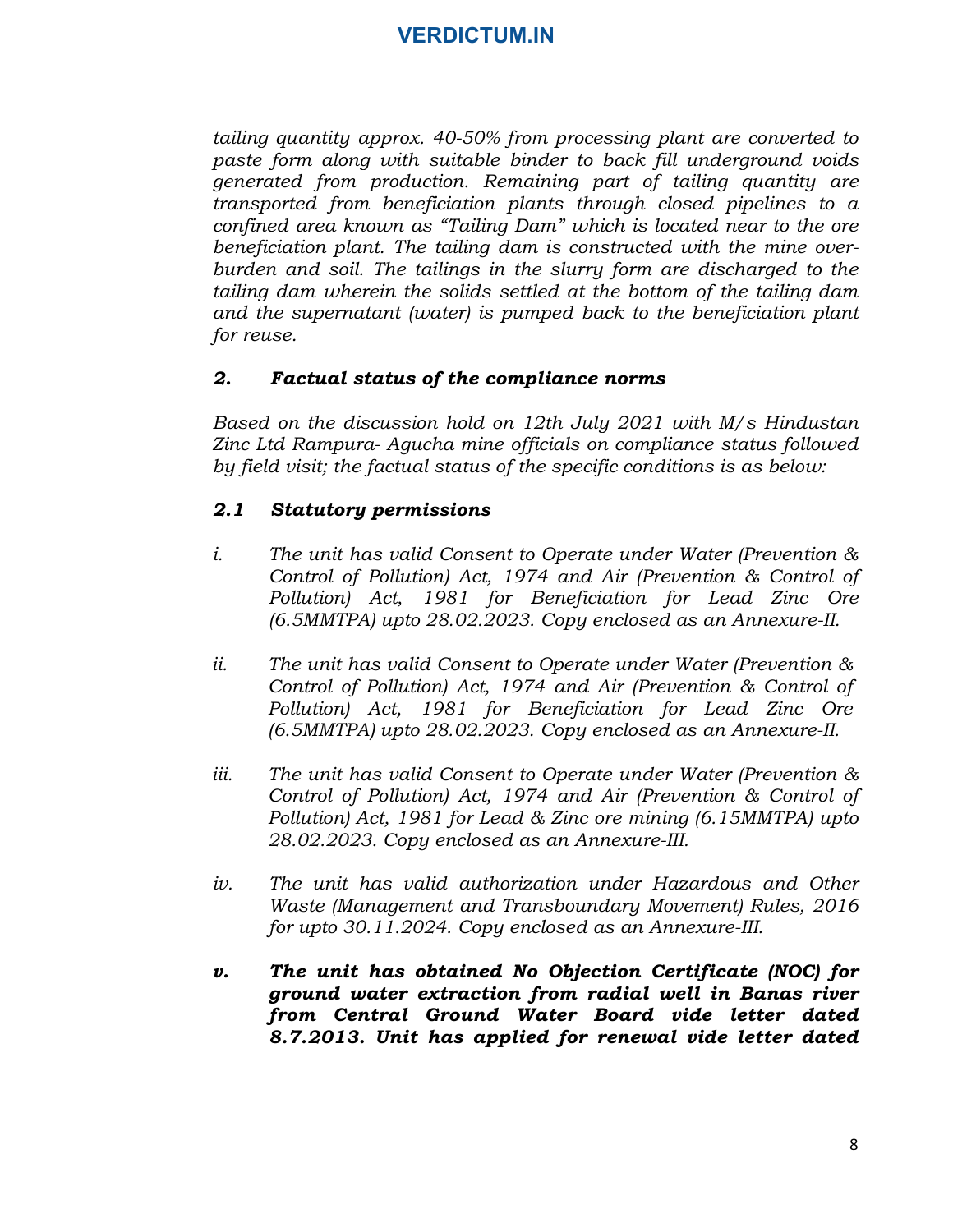04.04.2018. Copy enclosed as an Annexure-IV. It is pertinent to mention that, as per the condition no. 11 (vi) of the notification no. S.O. 3289 (E) dated 24.9.2020 of Ministry of Jal Shakti (Central Ground Water Authority), the NOC shall be deemed to be extended till the date of renewal of NOC. The condition no. 11 (vi) states as :

#### 11.0 Renewal of No Objection Certificate

vi. If the application for renewal is submitted in time and the CGWA/ the respective State/ Ut Authority is unable to process the application in time, No Objection Certificate shall be deemed to be extended till the date of renewal of No Objection Certificate.

Copy of the notification is enclosed as an Annexure-V.<br>**2.2 Blasting operation** 

Due to depletion of zinc ore reserves in 2018, which was approachable from the surface, the company has shifted its mining operation from surface mining to underground mining to extract further the deep seated ores. The underground blasting is done in a very controlled manner as it is a matter of safety of underground personnel and mine workings. The blast designs, drilling patterns and the quantities of the explosive used are approved by Directorate General of Mines Safety (DGMS) and optimized by CSIR-CIMFR, Dhanbad. Extreme care is to be taken so that its own mining tunnels (i.e., mine workings) do not get damaged due to blast vibrations (i.e., prevention of over-breaking) otherwise it may create unsafe conditions in underground. The blasting operation is carried out under supervision of expert agency. The company uses water resistant 'permitted' explosives like Power gel cartridges for blasting. Electronic micro-second delay detonators are used to further control the blast vibrations and maximizing ore outputs. Large diameter 'relief holes' (102mm) and 'uncharged holes' (45mm ) are kept to reduce further vibrations, during blasting in the mine. This technique minimizes the usage of explosives and increases output of ore per blast.

As per the present Indian standards, as mentioned in DGMS (Tech) (S&T) Circular No. 7 dated 29th August of 1997 (Copy of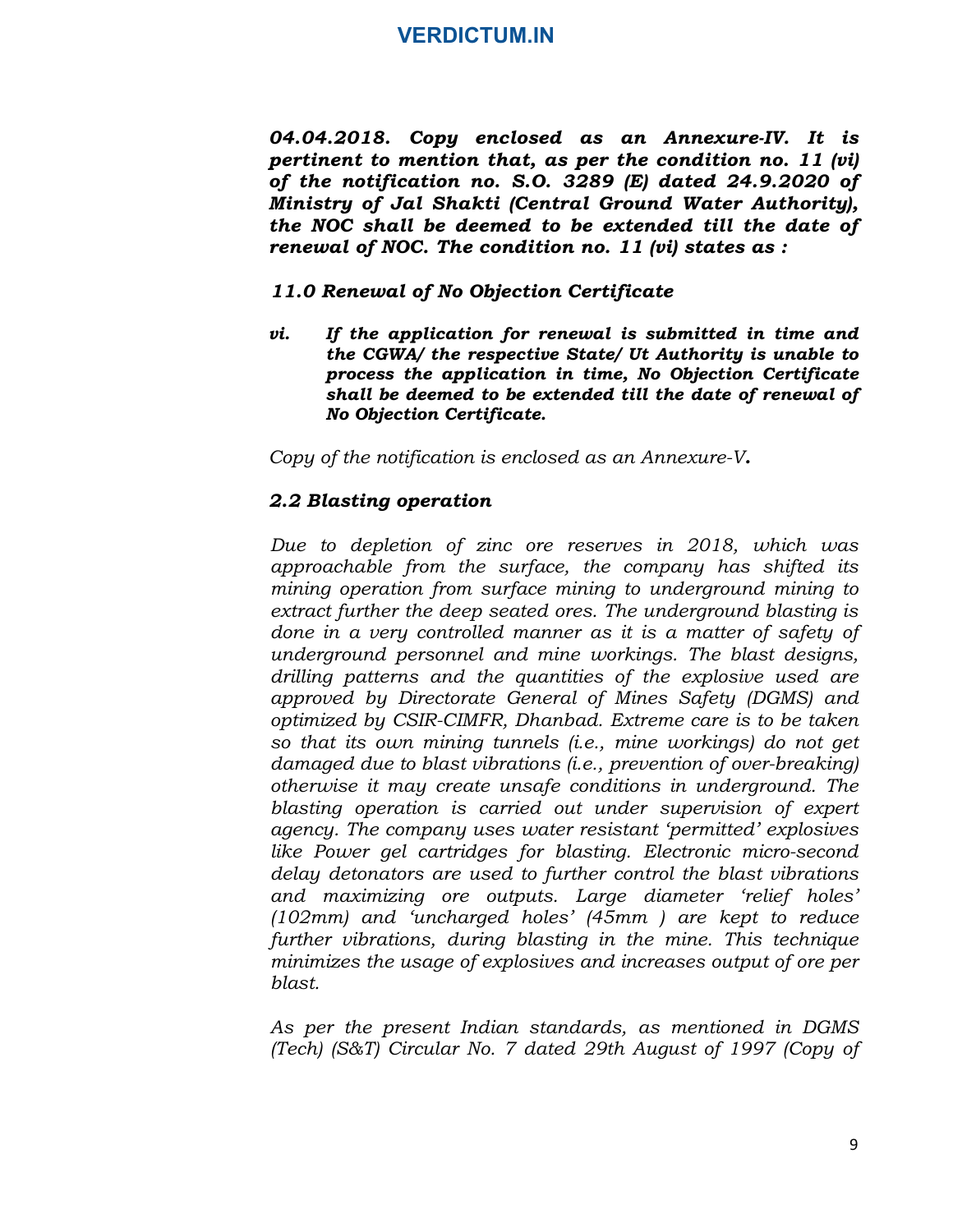the circular is enclosed as an Annexure-VI), depending on the type of structures and dominant excitation, the peak particle velocity (PPV) on the ground adjacent to the structure shall not exceed the values is as tabulated below:

|                                                        | Table no. 1 Permissible Peak Particle Velocity (PPV) at the |
|--------------------------------------------------------|-------------------------------------------------------------|
| foundation level of structures in Mining Areas in mm/s |                                                             |

|                                                                | <b>Dominant Excitation Frequency, Hz</b> |             |          |
|----------------------------------------------------------------|------------------------------------------|-------------|----------|
| <b>Type of Structures</b>                                      | $< 8$ Hz                                 | $8 - 25$ Hz | $>25$ Hz |
| $(A)$ Buildings/structures not belong to the owner             |                                          |             |          |
| Domestic houses / structures (Kuchha<br>brick and cement)      | 5                                        | 10          | 15       |
| Industrial buildings (RCC and framed                           | 10                                       | 20          | 25       |
| Objects of historical importance and<br>sensitive Structures   | 2                                        | 5           | 10       |
| $(B)$ Building belonging to owner with limited span of life    |                                          |             |          |
| Domestic<br>houses<br>/structures<br>(Kuchha brick and cement) | 10                                       | 15          | 25       |
| Industrial buildings (RCC and framed                           | 15                                       | 25          | 50       |

The present Indian standard is a frequency based criterion. As the frequency of vibration increases the threshold value of damage also increases. Indian Standard also recommends minimum PPV value of 5.0 mm/s for domestic houses which correspond to less than 8 Hz frequency. As the frequency increase above 8 Hz, the limiting PPV value enhances to 10 mm/s and 15 mm/s for frequency range 8- 25 Hz and greater than 25 Hz respectively. Fractional initial continuous control in the prediction of the prediction of the prediction of the prediction. As the frequency of vibration increases the threshold value of damage also increases. Indian Standard also rec

structures) and the structures of the structures of the structures of the structures of the structures of the structures of the structure of the structure of the structure of the structure of the structure of the structure

In present case, the safe permissible limit of peak particle velocity (PPV) for domestic houses and industrial building not belonging to mine management is 15 mm/s and 25 mm/s respectively, corresponding to > 25 Hz frequency range as per the present DGMS criterion.

The blast vibration data of underground mine provided for 23.10.2020 vibration and associated explosive charge analysed and found that dominant frequency of the vibration induced is greater than 50 Hz. The PPV values provided by HZL unit shows that the majority of the PPV value is less than 5.0 mm/s. Therefore, blast induced ground vibration is found to be well within the safe limit for domestics houses as well as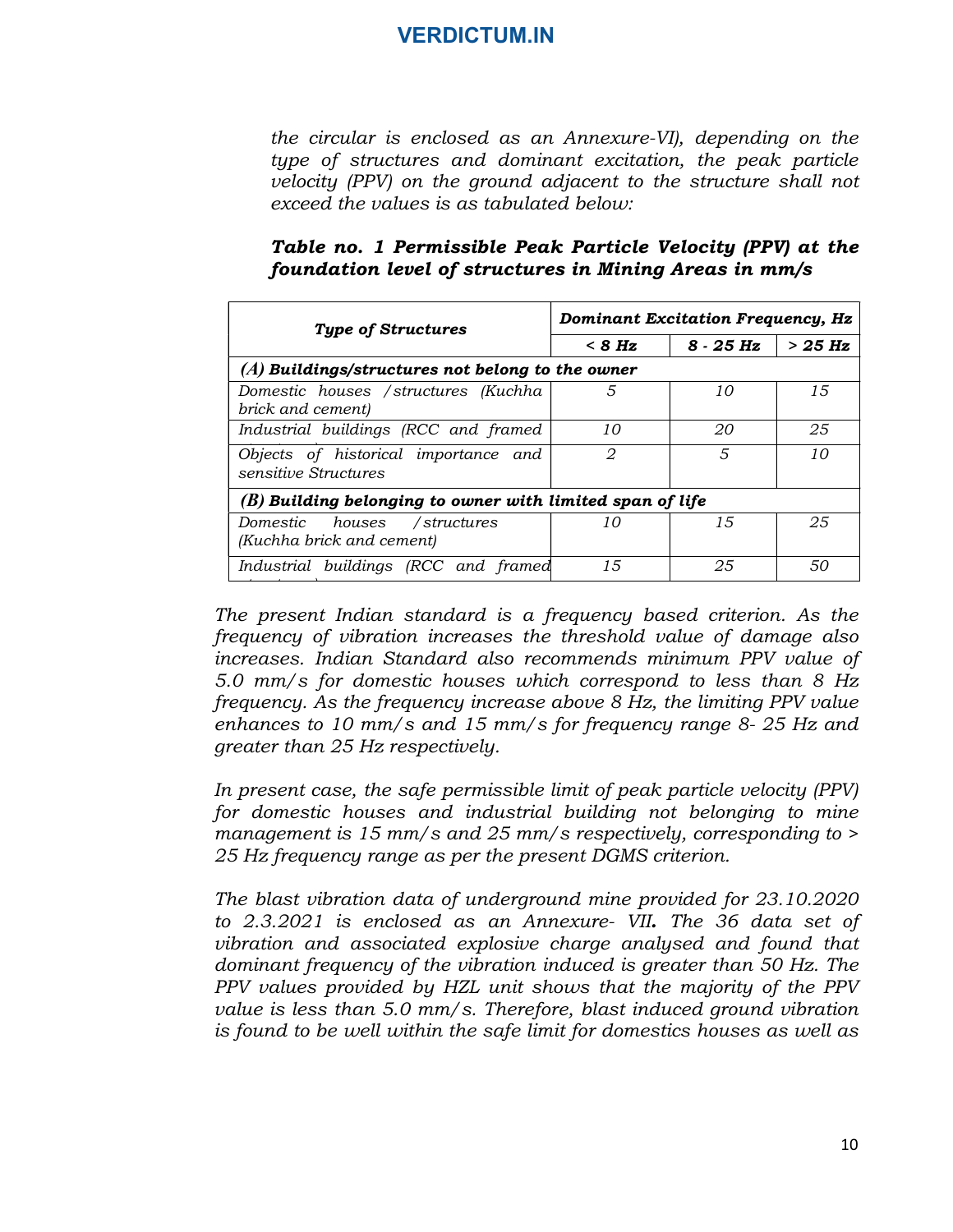industrial building. Following are the other observations on blasting practices.

- i. The unit has conducted subsidence study for increasing the depth of underground mine working from 1000mbgl to 1500mbgl in 2020 from Central Institute of Mining & Fuel Research (CIMFR). Subsidence due to blasting operations was not observed.
- ii. Blasting operation is carried out with various control measures as per DGMS guidelines to ensure safety.
- iii. Explosive charge weight per delay and total explosive charge in a blasting round is followed considering the minimization of blast vibration within stipulated standards for safety of nearby underground structures as well as surface residential/industrial structures.
- iv. The vibrations monitored are well within the prescribed limits by DGMS by use of permitted explosives, electronic detonators, relief holes, etc.
- v. Peak Particle velocity of blast vibration is being monitored for every blast & records are maintained, within DGMS limits.
- vi. Wet drilling system is adopted to reduce air borne dust particles.

#### 2.3 Fugitive emission management

There are 03 crushers viz. Primary crusher-New (700TPH), Primary crusher-Old (700TPH) & secondary crusher (700TPH). To curtail the fugitive emission at various points following is provided:

- i. Adopted wet drilling operations.
- ii. Conditioning of ore is carried out during crushing. Mist water spraying system at ore crushing area followed by bag filter & adequate stack height.
- iii. The conveyor belt of ore mill plant & beneficiation ore plant are covered. Dust extraction system & water sprinkling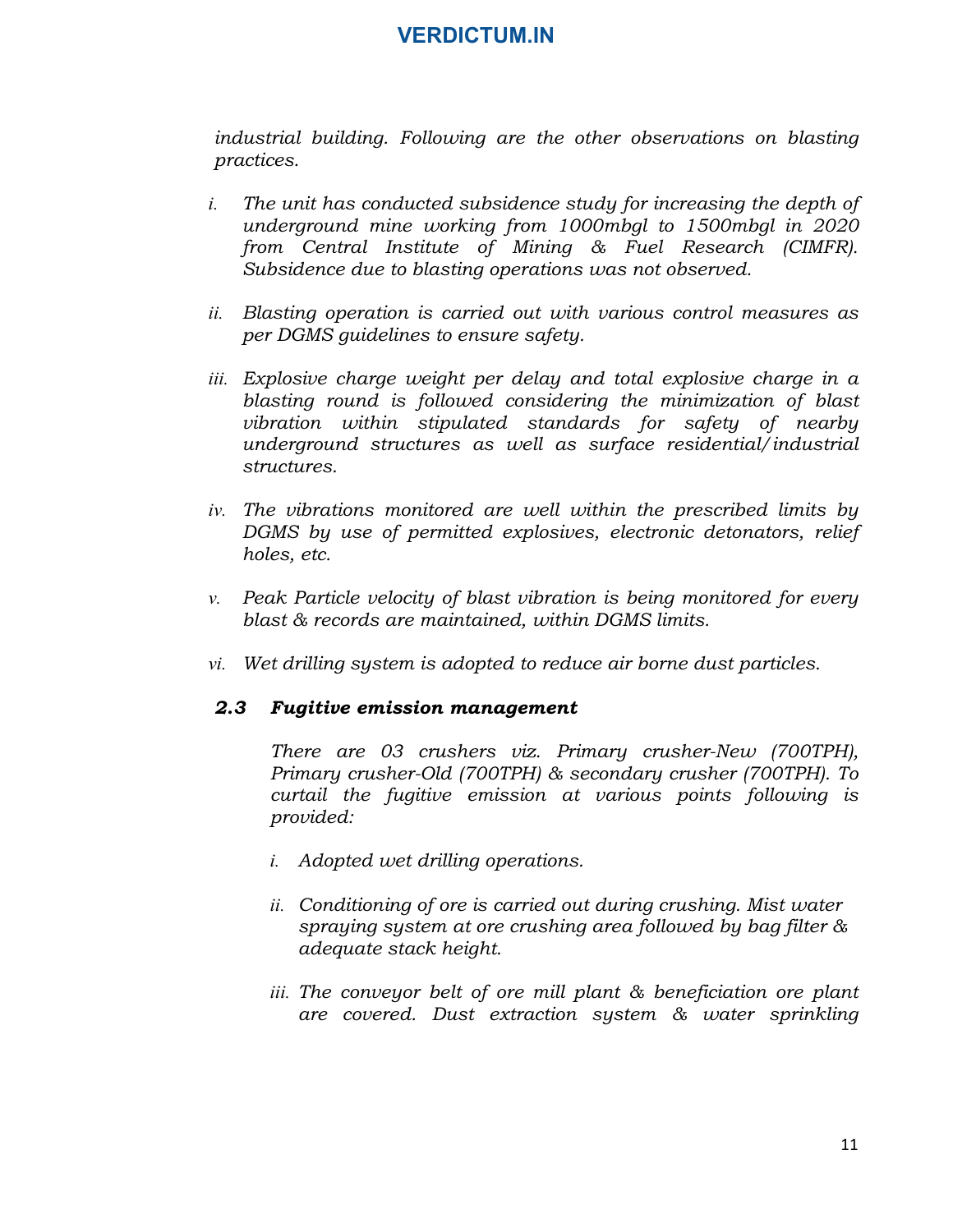nozzles are installed on conveyor belts, transfer points & stockpiles.

- iv. Installed Semi-Autonomous-Grinding mills to eliminate dry secondary and tertiary Crushing.
- v. Water sprinkling is carried out by 04 nos. of 40KL water sprinkler on Haul roads of mine area.
- vi. The use of chemical wetting agents for dust suppression on haul roads.
- vii. Cleaning of industrial roads by truck mounted mechanical road sweepers

Ambient air quality manual monitoring is carried out at 3 locations inside mine i.e. Mine Site, Mine Gate & Mine tower and 3 locations outside the mine area i.e. Agucha Village, Khotiya village and Bherukhera village twice monthly for SPM, PM10, PM2.5, SOx, NOx & CO. All the monitoring locations are meeting 24 hourly National Ambient Air Quality Standards, 2009. Monitoring reports since 2017 to 2020 is as tabulated below: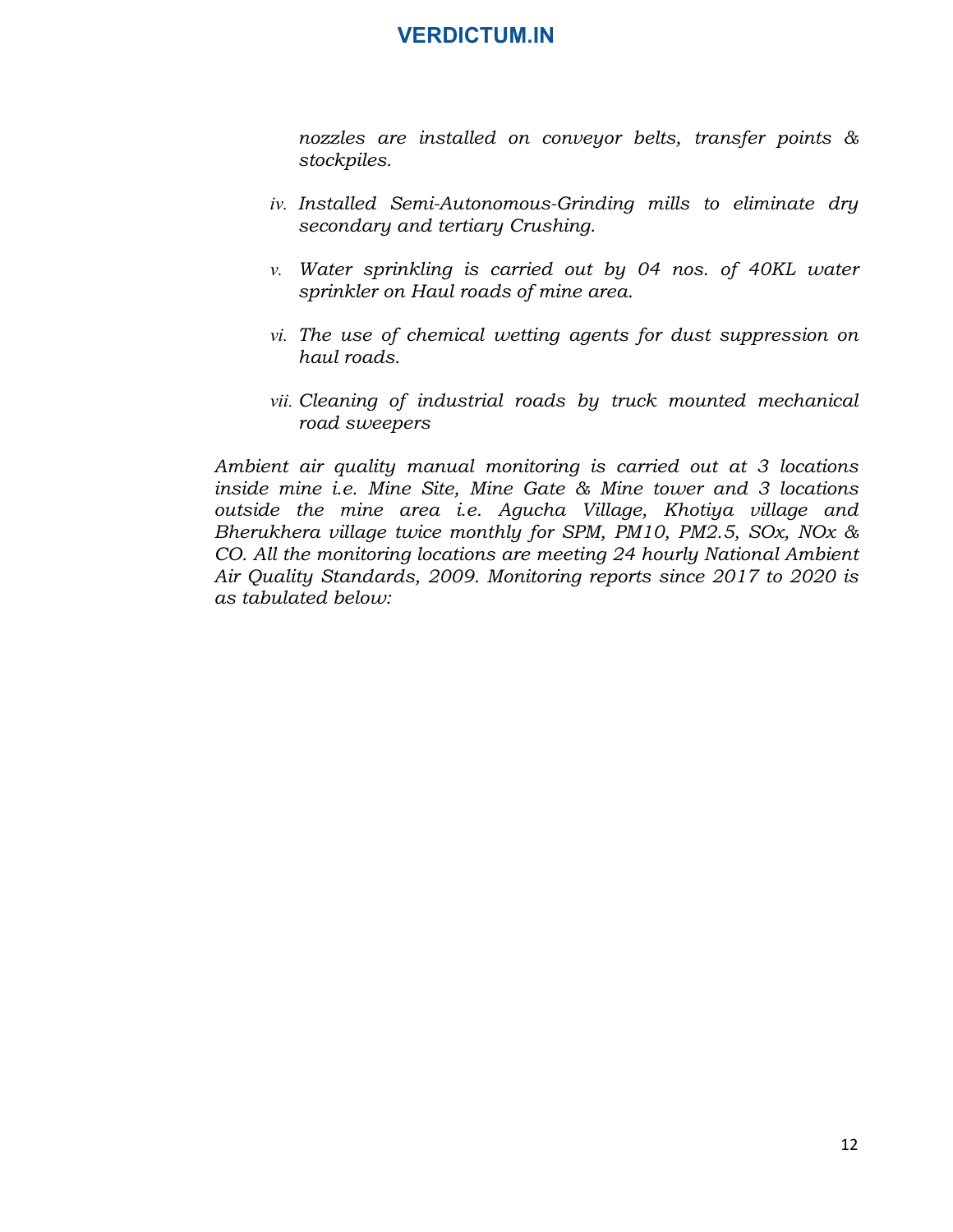|       |       | PM10 @ Mine Site |       |       |       |       | Agucha Village |       |       | Kothiya Village |       |       |       |       | <b>Bherukhera Village</b> |       |
|-------|-------|------------------|-------|-------|-------|-------|----------------|-------|-------|-----------------|-------|-------|-------|-------|---------------------------|-------|
| Month | 2017  | 2018             | 2019  | 2020  | 2017  | 2018  | 2019           | 2020  | 2017  | 2018            | 2019  | 2020  | 2017  | 2018  | 2019                      | 2020  |
|       | 78.64 | 76.32            | 76.39 | 71.25 | 61.47 | 62.09 | 66.34          | 63.44 | 57.8  | 56.24           | 68.22 | 56.29 | 56.57 | 61.49 | 62.37                     | 62.84 |
| Jan   | 81.52 | 84.61            | 92.03 | 79.82 | 60.61 | 68.61 | 70.14          | 62.5  | 57.19 | 59.7            | 57.59 | 60.78 | 51.13 | 58.26 | 59.7                      | 55.96 |
|       | 77.67 | 88.13            | 84    | 69.04 | 68.14 | 61.92 | 63.47          | 61.63 | 57.24 | 52.73           | 67.2  | 56.29 | 56.85 | 64.8  | 66.47                     | 55.75 |
| Feb   | 78.01 | 76.19            | 85.33 | 87.16 | 71.39 | 57.02 | 67.67          | 63.67 | 62.98 | 55.42           | 67.51 | 52.32 | 47.15 | 59.6  | 66.88                     | 77.67 |
|       | 74.14 | 79.99            | 83.67 | 68.84 | 68.23 | 63.65 | 67.11          | 59.7  | 56.16 | 59.94           | 67.08 | 54.89 | 59.59 | 63.73 | 59.6                      | 55.15 |
| Mar   | 82.03 | 82.73            | 77.64 | 73.12 | 73.82 | 61.83 | 67.2           | 60.95 | 62.17 | 68.8            | 64.58 | 53.29 | 53.21 | 62.3  | 61.4                      | 53.13 |
|       | 82.87 | 86.22            | 79.99 | 63.71 | 69.78 | 76.52 | 76.19          | 49.97 | 61.11 | 71.78           | 67.08 | 54.89 | 64.37 | 72.75 | 59.6                      | 55.15 |
| Apr   | 85.52 | 87.19            | 78.37 | 69.71 | 71.22 | 73.53 | 69.67          | 60.95 | 60.03 | 64.4            | 64.58 | 53.29 | 56.09 | 66.82 | 61.4                      | 53.13 |
|       | 87.28 | 85.92            | 86.94 | 68.76 | 73.58 | 62.16 | 76.59          | 62.97 | 60.7  | 67.57           | 66.24 | 62.3  | 61.42 | 62.3  | 62.43                     | 57.39 |
| May   | 81.67 | 91.53            | 82.58 | 73.25 | 65.67 | 68.23 | 67.97          | 62.3  | 60.73 | 69.88           | 64.96 | 53.35 | 53.6  | 66.41 | 73.77                     | 50.37 |
| Jun   | 77.68 | 79.63            | 88.41 | 74.74 | 68.43 | 63.17 | 66.64          | 62.1  | 60.7  | 60.38           | 67.59 | 59.09 | 63.1  | 59.5  | 66.24                     | 58.96 |
|       | 47.51 | 80.31            | 81.2  | 68.43 | 49.1  | 65.42 | 71.93          | 60.21 | 63.32 | 61.25           | 67.66 | 57.76 | 66.36 | 63.95 | 66.5                      | 56.03 |
| Jul   | 69.78 | 75.51            | 68.98 | 71.92 | 62.9  | 57.82 | 57.08          | 62.36 | 60.7  | 79.44           | 60.23 | 65.87 | 62.5  | 64.15 | 60.14                     | 52.49 |
|       | 54.07 | 57.91            | 70.67 | 72.65 | 53.59 | 50.2  | 44.18          | 48.94 | 51.32 | 54.51           | 57.67 | 49.42 | 47.8  | 49.69 | 64.92                     | 56.09 |
|       | 72.12 | 84.54            | 64.38 | 74.03 | 48.27 | 57.33 | 56.32          | 71.87 | 59.84 | 73.68           | 43.74 | 57.76 | 56.85 | 67.02 | 45.1                      | 56.03 |
| Aug   | 74.4  | 74.64            | 68.18 | 66.52 | 53.81 | 53.71 | 60.23          | 39.8  | 50.32 | 61.21           | 57.76 | 38.93 | 51.05 | 65.23 | 53.49                     | 46.43 |
|       | 75.59 | 74.91            | 67.06 | 59.6  | 66.48 | 64.7  | 56.16          | 78.93 | 59.5  | 63.06           | 49.34 | 68.91 | 56.57 | 63.03 | 52.88                     | 75.58 |
| Sep   | 78.57 | 61.7             | 58.82 | 83.94 | 58.63 | 69.99 | 43.72          | 55.06 | 63.13 | 72.17           | 41.21 | 48.45 | 52.21 | 63.89 | 42.15                     | 52.55 |
|       | 88.4  | 65.97            | 67.06 | 88.74 | 59.59 | 66.79 | 60.74          | 79.8  | 54.55 | 65.64           | 52.35 | 52.98 | 67.95 | 67.74 | 55.34                     | 51.61 |
| Oct   | 85.33 | 79.15            | 86.79 | 75.43 | 52.78 | 56.82 | 66.28          | 72.9  | 55.02 | 54              | 52.76 | 53.16 | 55.15 | 49.54 | 51.87                     | 58.83 |
|       | 74.5  | 74.83            | 68.31 | 71.48 | 59.16 | 66.07 | 60.75          | 74    | 62.02 | 65.64           | 52.35 | 63.63 | 61    | 65.67 | 55.35                     | 58.17 |
| Nov   | 79.24 | 83.36            | 85.83 | 82.45 | 72.76 | 60.23 | 69.07          | 73.68 | 74.79 | 71.99           | 57.32 | 67.74 | 74.81 | 68.9  | 63.2                      | 59.16 |
|       | 75.12 | 73.78            | 71.11 | 76.46 | 59.56 | 65.77 | 63.1           | 56.36 | 59.87 | 61.42           | 59.03 | 55.62 | 56.24 | 65.04 | 55.03                     | 56.51 |
| Dec   | 83.05 | 73.07            | 78.38 | 72.82 | 66.45 | 51.89 | 66.07          | 61.49 | 50.4  | 55.24           | 60.09 | 60.08 | 63.29 | 56.24 | 65.33                     | 64.04 |

| 79.24            |       | 68.31                    | 71.48 | 59.16   66.07 |             | 60.75 | 74                       | 62.02 | 65.64                                                                                                                                                                                                                                                                                                                                                                     | 52.35 | 63.63 | 61                | 65.67          | 55.35 | 58.17 |
|------------------|-------|--------------------------|-------|---------------|-------------|-------|--------------------------|-------|---------------------------------------------------------------------------------------------------------------------------------------------------------------------------------------------------------------------------------------------------------------------------------------------------------------------------------------------------------------------------|-------|-------|-------------------|----------------|-------|-------|
|                  | 83.36 | 85.83                    | 82.45 | 72.76         | 60.23       | 69.07 | 73.68                    | 74.79 | 71.99                                                                                                                                                                                                                                                                                                                                                                     | 57.32 | 67.74 | 74.81             | 68.9           | 63.2  | 59.16 |
| 75.12            | 73.78 | 71.11                    | 76.46 | 59.56 65.77   |             | 63.1  | 56.36                    | 59.87 | 61.42                                                                                                                                                                                                                                                                                                                                                                     | 59.03 | 55.62 | 56.24             | 65.04          | 55.03 | 56.51 |
| 83.05            | 73.07 | 78.38                    | 72.82 |               | 66.45 51.89 | 66.07 | 61.49                    | 50.4  | 55.24                                                                                                                                                                                                                                                                                                                                                                     | 60.09 |       | 60.08 63.29 56.24 |                | 65.33 | 64.04 |
|                  |       | Annexure-VIII <b>.</b>   |       |               |             |       |                          |       | The available limited ambient air quality data for PM10 of last 03 years<br>i.e. 2018 to 2020 compared with air quality data of year 2017 revealed<br>that the Air Quality was stable with no incremental value in last 03<br>years in and around the surrounding villages i.e. Agucha, Kothiya &<br>Bherukhera. Monitoring reports since 2017 to 2020 are enclosed as an |       |       |                   |                |       |       |
|                  |       |                          |       |               |             |       |                          |       | The monitoring reports of AAQM carried out by Rajasthan State<br>Pollution Control Board during 2018 to 2020 also shows that all the<br>location were meeting the 24 hourly NAAQS, 2009. Reports are<br>enclosed as an Annexure-IX. The results are briefed as below.                                                                                                     |       |       |                   |                |       |       |
|                  |       | <b>Sampling Location</b> |       |               |             |       |                          |       | Date of monitoring                                                                                                                                                                                                                                                                                                                                                        |       |       |                   | $PM10$ (µg/m3) |       |       |
|                  |       |                          |       |               |             |       |                          |       |                                                                                                                                                                                                                                                                                                                                                                           |       |       |                   |                |       |       |
| $\mathfrak{1}$ . |       | Main Gate of the Unit    |       |               |             |       | 06.08.2018               |       |                                                                                                                                                                                                                                                                                                                                                                           |       |       | 83                |                |       |       |
|                  |       |                          |       |               |             |       | 25.11.2019               |       |                                                                                                                                                                                                                                                                                                                                                                           |       |       | 75                |                |       |       |
| S.<br>2.         |       |                          |       |               |             |       | 28.12.2020               |       |                                                                                                                                                                                                                                                                                                                                                                           |       |       | 90                |                |       |       |
| No.              |       | Mine Pit of the Unit     |       |               |             |       | 06.08.2018<br>28.12.2020 |       |                                                                                                                                                                                                                                                                                                                                                                           |       |       | 75<br>72          |                |       |       |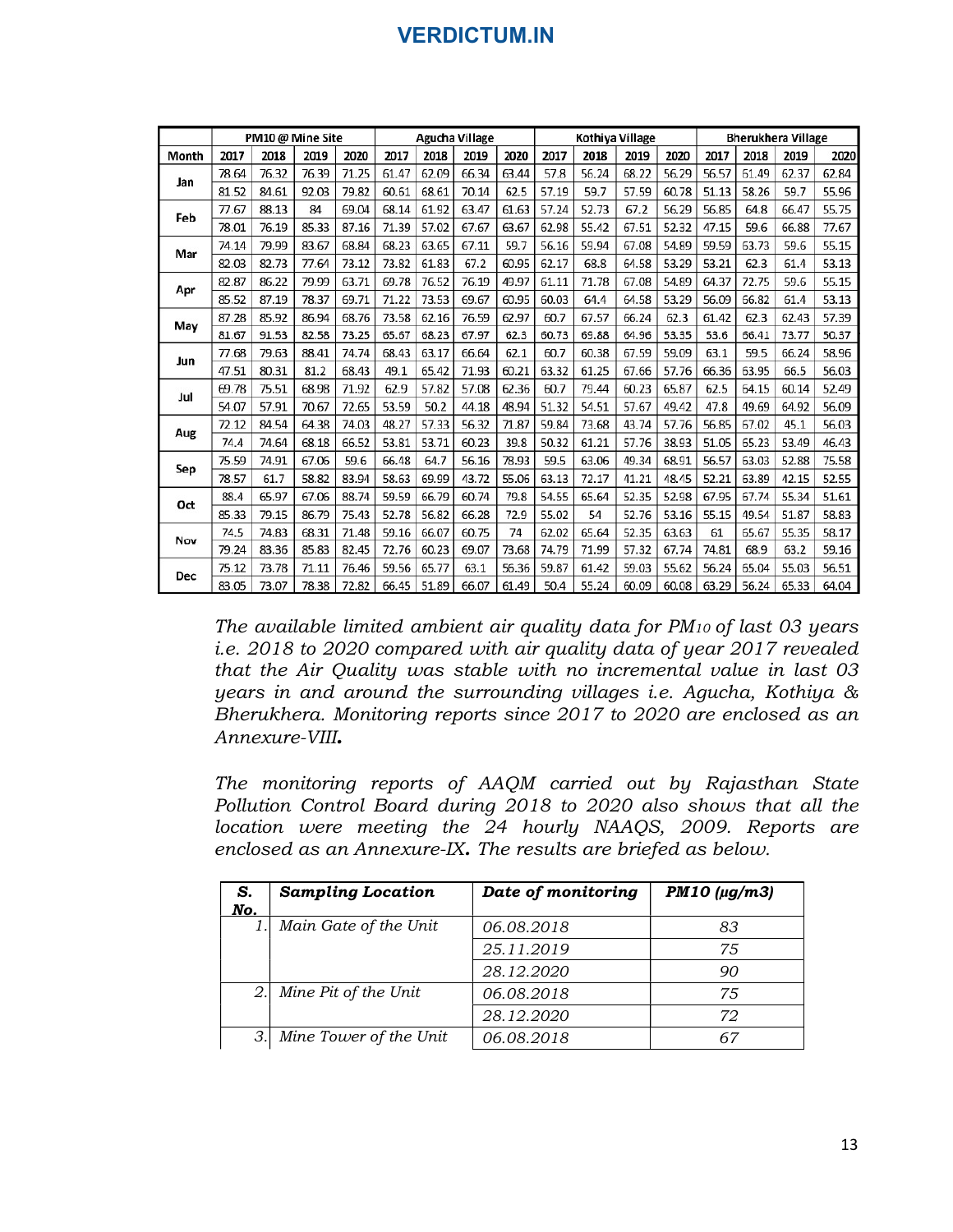| 25.11.2019<br>93<br>28.12.2020<br>92<br>Agucha Village<br>25.11.2019<br>79<br>25.11.2019<br>91<br>25.11.2019<br>84<br>Unit has installed 03 Continuous Ambient Air Quality Monitoring<br>System (CAAQMS) of AEROQUAL AQM 65 Make; installed one in |                |                    | <b>VERDICTUM.IN</b> |  |
|----------------------------------------------------------------------------------------------------------------------------------------------------------------------------------------------------------------------------------------------------|----------------|--------------------|---------------------|--|
|                                                                                                                                                                                                                                                    |                |                    |                     |  |
|                                                                                                                                                                                                                                                    |                |                    |                     |  |
|                                                                                                                                                                                                                                                    |                |                    |                     |  |
|                                                                                                                                                                                                                                                    |                |                    |                     |  |
|                                                                                                                                                                                                                                                    | 4.             |                    |                     |  |
|                                                                                                                                                                                                                                                    |                |                    |                     |  |
|                                                                                                                                                                                                                                                    |                |                    |                     |  |
|                                                                                                                                                                                                                                                    |                | 6. Kothiya Village |                     |  |
| upwind and 02 in downwind direction. The Ambient Air Quality<br>Monitoring is carried out for CO, NOx, SO2, PM2.5, PM10 & TSP. The                                                                                                                 | 5.             | Bherukhera Village |                     |  |
|                                                                                                                                                                                                                                                    |                |                    |                     |  |
| location is as tabulated below:                                                                                                                                                                                                                    |                |                    |                     |  |
|                                                                                                                                                                                                                                                    |                |                    |                     |  |
| <b>GPS</b> coordinates<br><b>Location of CAAQMS</b>                                                                                                                                                                                                |                |                    |                     |  |
| Orica site<br>25.830029, 74.731033                                                                                                                                                                                                                 | $\mathfrak{1}$ |                    |                     |  |
| Main Gate                                                                                                                                                                                                                                          | $\overline{2}$ |                    |                     |  |
| 25.839174, 74.727852<br>Near Waste dump (100mtrs from dump)<br>25.840778, 74.755961                                                                                                                                                                | S. No.<br>3    |                    |                     |  |

| S. No.        | <b>Location of CAAQMS</b>           | <b>GPS</b> coordinates |
|---------------|-------------------------------------|------------------------|
|               | Orica site                          | 25.830029, 74.731033   |
|               | Main Gate                           | 25.839174, 74.727852   |
| $\mathcal{P}$ | Near Waste dump (100mtrs from dump) | 25.840778, 74.755961   |

#### 2.4 Water management

| $\overline{2}$ |                           | Main Gate          |                                         | 25.839174, 74.727852                                                                                                                                                                                                                                                                                                                                                                                  |                     |
|----------------|---------------------------|--------------------|-----------------------------------------|-------------------------------------------------------------------------------------------------------------------------------------------------------------------------------------------------------------------------------------------------------------------------------------------------------------------------------------------------------------------------------------------------------|---------------------|
| 3              |                           |                    | Near Waste dump (100mtrs from dump)     | 25.840778, 74.755961                                                                                                                                                                                                                                                                                                                                                                                  |                     |
| .4             | Water management          |                    |                                         |                                                                                                                                                                                                                                                                                                                                                                                                       |                     |
|                |                           |                    | for renewal vide letter dated 4.4.2018. | M/s HZL Rampura-Agucha mine has daily water requirement of<br>16198KLD. Out of which 8450KLD as fresh water is received from<br>the radial well in Banas River. Central Ground Water Board has<br>issued NOC for 11700KLD ground water extraction from existing<br>Radial Well/Tubewell vide letter dated 8.7.2013. Unit has applied<br>The water sources against the daily requirement are as below: |                     |
| S.<br>NO.      | <b>Source</b><br>of water | Quantity<br>in KLD | Water<br><b>Quality</b>                 | <b>Major</b> usage                                                                                                                                                                                                                                                                                                                                                                                    | Water<br>use<br>(%) |
| $\mathbf{1}$   | River<br>Water            | 8450               | Fresh<br>water                          | Drinking<br>Plant domestic<br>consumption<br>Reagent preparation<br>Colony<br>Process make up                                                                                                                                                                                                                                                                                                         | 55.2%               |
|                | Tailing                   | 7192               | Recycled                                | Milling and Mining<br>process                                                                                                                                                                                                                                                                                                                                                                         | 44.4%               |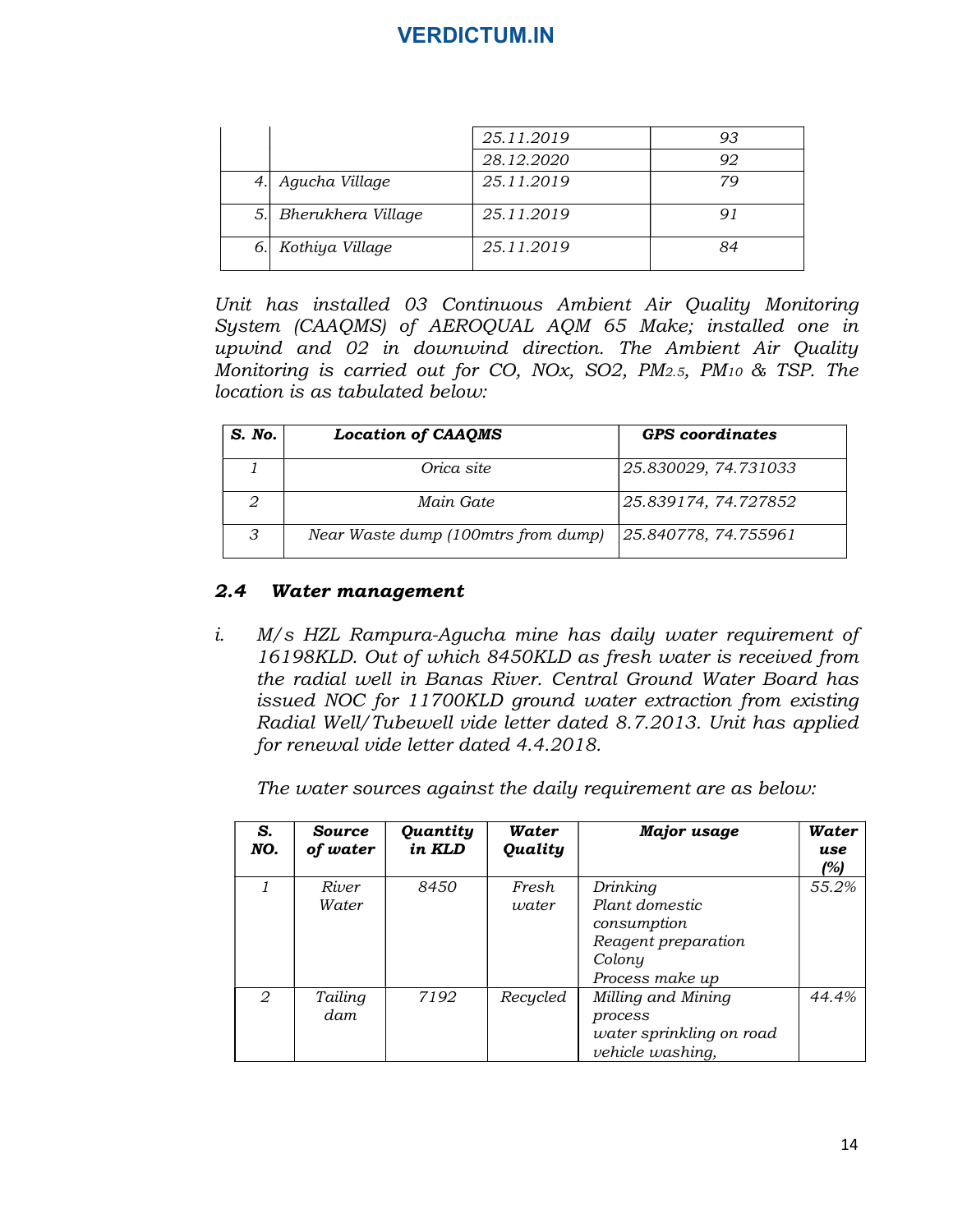|   |                | <b>VERDICTUM.IN</b> |       |                                                                                           |      |
|---|----------------|---------------------|-------|-------------------------------------------------------------------------------------------|------|
|   |                |                     |       |                                                                                           |      |
|   |                |                     |       |                                                                                           |      |
|   |                |                     |       | cooling towers<br>paste filling                                                           |      |
| 3 | Mine           | 189                 | Fresh | Milling and Mining                                                                        | 1.2% |
|   | dewateri<br>ng |                     | water | process<br>water sprinkling on road<br>vehicle washing<br>cooling towers<br>paste filling |      |

- ii. To improve the water recovery from beneficiation plant; all the conventional thickeners retrofitted to High Rate Deep Cone Thickeners.
- iii. Sewage treatment plant of 425 KLD capacity in colony and 300 KLD in mine area was found operational. The treated effluent is used in horticulture & dust suppression. Oil and grease trap installed for workshop effluent.
- iv. There are 02 water bodies near mine lease. River Khari in North and River Mansi in South; which are 4 kms and 1.2 kms far from the buffer zone respectively. The water course was not found obstructed due to the mining operations as there is no mine activity of M/s HZL outside the mine lease area.
- $v$ . The ground water monitoring in and around the mine lease area is being carried out through 08 piezometer well & 11 wells; four times in a year. The Six-monthly compliance reports of last 03 years (2018-2020) have shown no significant change in the ground water quality. Copy of the Groundwater report is enclosed as an Annexure-X.
- vi. The piezometer named as ADM, P, K  $\&$  A are in upstream of tailing dam whereas piezometers viz. E,G, H & I are in downstream of the tailing dam. The piezometers water sampling carried out by Rajasthan State PCB during 2014 to 2020 revealed no significant increment trend for any parameter in consecutive years. The increased values of Hardness, Chloride, Sulphate in one year followed by reduced concentration in next year may be due to the varying sampling schedule. The reports are enclosed as an Annexure- XI. The results are as tabulated below: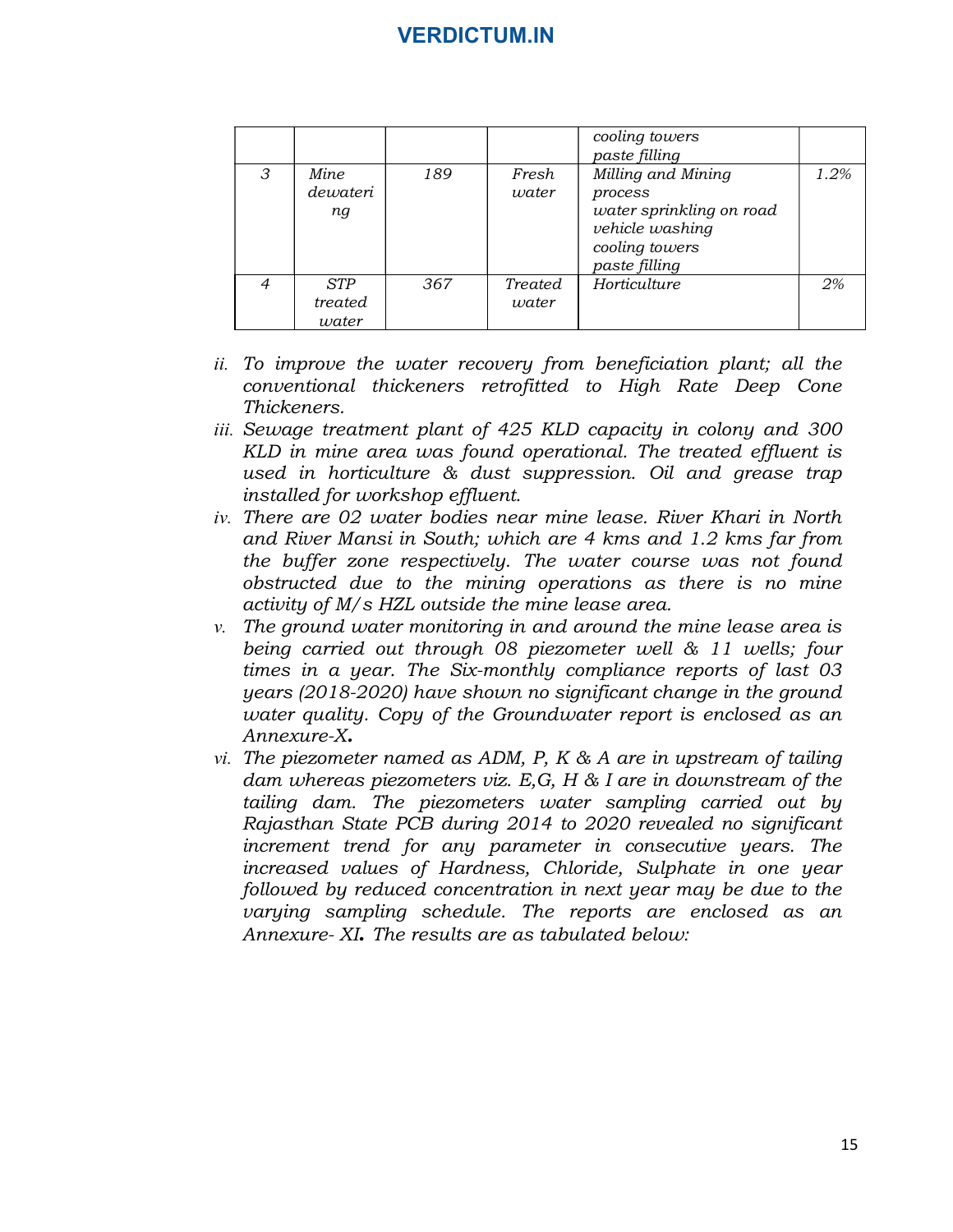|                                                                                |               |             | <b>VERDICTUM.IN</b>      |           |      |                      |           |           |           |           |
|--------------------------------------------------------------------------------|---------------|-------------|--------------------------|-----------|------|----------------------|-----------|-----------|-----------|-----------|
|                                                                                |               | pН          | Total<br><b>Hardness</b> | $504 - 2$ | CI-  | $\mathsf{F}^{\perp}$ | Fe        | Pb        | Cd        | Ζn        |
|                                                                                | IS 10500:2012 | $6.5 - 8.5$ | 600                      | 400       | 1000 | 1.5                  | 0.3       | 0.01      | 0.003     | 15        |
| Piezometer A near                                                              | 31.10.2014    | 8.31        | 650                      | 162.5     | 880  | 0.96                 | <b>ND</b> | <b>ND</b> | <b>ND</b> | <b>ND</b> |
| <b>Material Gate (near</b><br>Bherukhera village                               | 15.2.2017     | 8.21        | ND                       | 779       | 292  | ND                   | 0.168     | 0.04      | ΝT        | 0.193     |
| opening)                                                                       | 28.12.2020    | 7.81        | 1392                     | 359       | 260  | 0.545                | 0.147     | NΤ        | ΝT        | ΝT        |
| Piezometer ADM<br>near Admin Block.                                            | 31.10.2014    | 7.87        | 540                      | 475       | 568  | 0.56                 | <b>ND</b> | <b>ND</b> | <b>ND</b> | <b>ND</b> |
|                                                                                | 15.2.2017     | 8.01        | ND                       | 1302      | 408  | <b>ND</b>            | 0.275     | 0.065     | NΤ        | 0.141     |
|                                                                                | 28.12.2020    | 7.97        | 260                      | 376       | 164  | 0.62                 | 0.404     | NT        | NΤ        | 0.253     |
| Piezometer E-1                                                                 | 15.2.2017     | 8.10        | ND                       | 1656      | 536  | <b>ND</b>            | 4.73      | 0.072     | NΤ        | 1.04      |
| behind new pump<br>house                                                       | 28.12.2020    | 8.2         | 916                      | 230       | 232  | 0.524                | 0.210     | NT        | NΤ        | 0.025     |
| Piezometer G-1<br>near Papri Kheda<br>Village<br>downstream of<br>Tailing Dam) | 28.12.2020    | 7.97        | 500                      | 290       | 248  | 0.481                | 0.213     | NΤ        | NΤ        | 0.049     |
| Piezometer H near                                                              | 31.10.2014    | 7.6         | 528                      | 255       | 968  | 0.8                  | ND        | ND        | ND        | <b>ND</b> |
| Tailing Dam.(before<br>IBP)                                                    | 15.2.2017     | 7.97        | <b>ND</b>                | 198       | 160  | $\mathit{ND}$        | 0.862     | 0.047     | $\it{NT}$ | 0.275     |
|                                                                                | 28.12.2020    | $8.0\,$     | 744                      | 314       | 288  | 0.549                | 0.412     | NT        | NΤ        | 0.056     |
| Piezometer I-1<br>near reclaim                                                 | 31.10.2014    | 8.48        | 320                      | 305       | 944  | 076                  | <b>ND</b> | ND        | ND        | <b>ND</b> |
| water pump<br>house                                                            | 28.12.2020    | 8.0         | 656                      | 338       | 272  | 0.478                | 0.393     | NΤ        | NΤ        | 0.136     |
| Piezometer K<br>CISF Colony                                                    | 31.10.2014    | 8.34        | 290                      | 105       | 468  | 1.42                 | <b>ND</b> | <b>ND</b> | ND        | ND        |
| (near mine pit                                                                 | 15.2.2017     | 8.24        | <b>ND</b>                | 178       | 136  | <b>ND</b>            | 0.476     | 0.046     | $\it{NT}$ | 1.19      |
| boundary)                                                                      | 28.12.2020    | 7.9         | 464                      | 251       | 184  | 0.547                | 2.36      | NT        | NΤ        | 0.24      |
| Piezometer P                                                                   | 31.10.2014    | 8.1         | 560                      | 52        | 664  | 1.16                 | ND        | <b>ND</b> | <b>ND</b> | ND        |
| near Central                                                                   | 15.2.2017     | 8.02        | <b>ND</b>                | 1269      | 480  | <b>ND</b>            | 0.630     | 0.075     | NΤ        | 0.183     |
| Workshop                                                                       | 28.12.2020    | 7.8         | 572                      | 534       | 284  | 0.449                | 0.44      | ΝT        | NΤ        | 0.089     |
| <b>Tailing Dam</b>                                                             | 28.12.2020    | 7.2         | 2024                     | 1400      | 1480 | 0.578                | 0.297     | NT        | NT        | 2.94      |

A study conducted by National Environmental Engineering Research Institute (NEERI) Nagpur in year 2016 as "Assessment of aquifer vulnerability at Rampura-Agucha Mine of Hindustan Zinc Limited" concluded as:

"Comparison of characteristics of tailing dam water/seepage water with that of groundwater quality around the tailing dam of RA mine revealed that there is no co-relation between the characteristics of tailing dam water/seepage water and the groundwater quality around the tailing dam especially in the downstream direction (North, North-East, East). It is therefore concluded that construction and operation of tailing dam at RA mine has not posed any threat to groundwater resources in the area. The high values of TDS, Chlorides, Sulphate and Sodium in groundwater, which was observed both in upstream as well as downstream of tailing dam be attributed to the local geological and hydrogeological setup of the study area.

Although there is seepage of water from the tailing dam for last few years, the contamination of groundwater has not occurred, possibly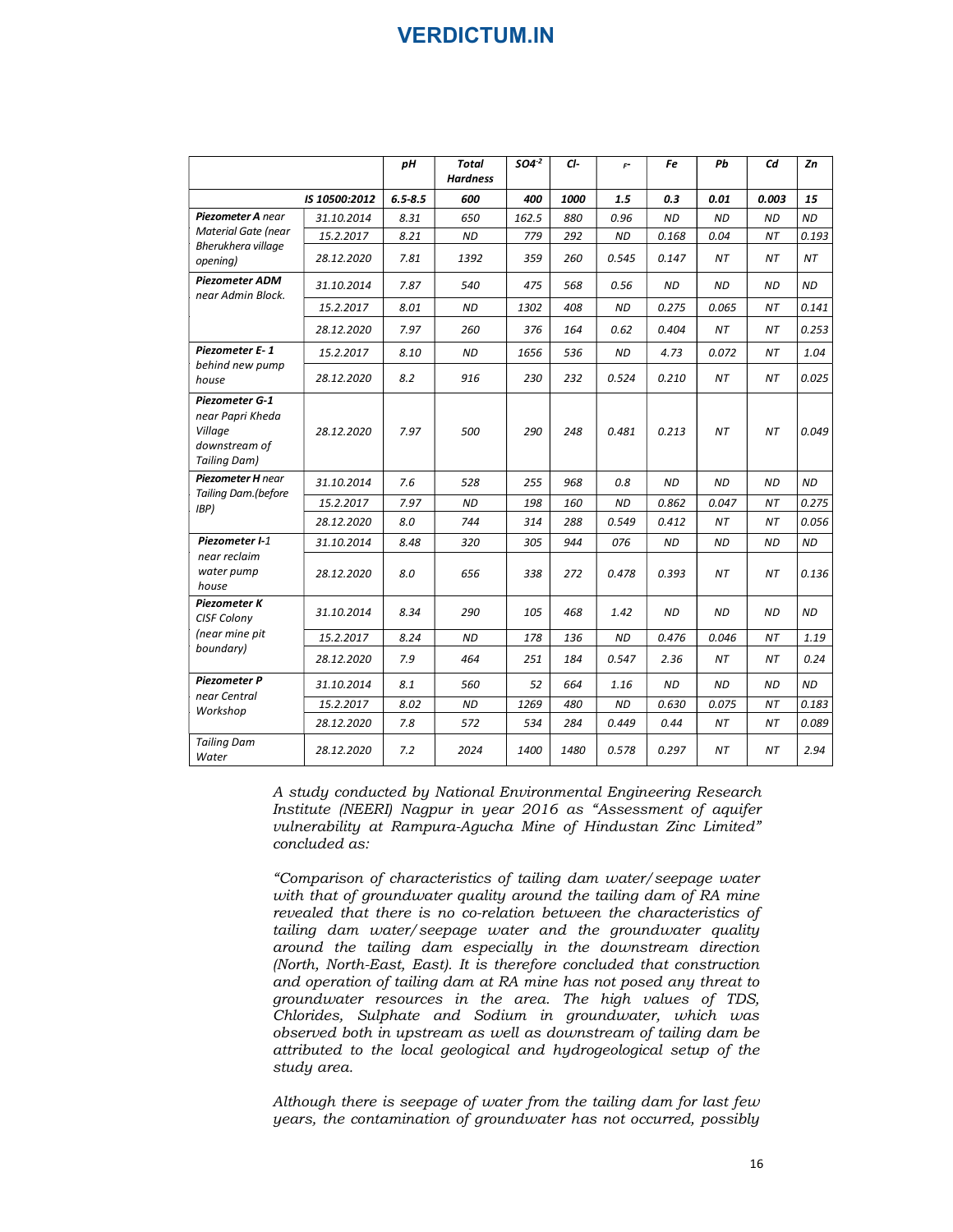due to existence of clayed soil and hard, compact and massive rocks beneath the tailing dam area as established through reported geophysical investigations."

The copy of the **NEERI, 2016 report** is enclosed as an Annexure-XII.

#### 2.5 Overburden management

- **i**<br>
i.e to existence of clayed soil and hard, compact and massive rocks<br>
benerath the tailing dam area as established through reported<br>
i.eoplysical investigations."<br>
The copy of the **NEERI, 2016 report** is enclosed as an million metric tonnes per annum (MMTPA) which is presently stacked within the mine lease boundary. The height of OB dump varies from 20 m to 140 m at present. Vide amended Environmental Clearance letter no. J-11015/267/2008-I-A-II (M) dated 22.08.2014 the maximum height of dump allowed from 100m to 140m (in two lifts of 20m each). Copy of the EC dated 22.08.2014 is enclosed as an Annexure-XIII.<br>ii. Waste is dumped in earmarked location with 7 lift of 20 m each due to existence of clayed soil and hard, compact and massive rocks<br>beophysical investigations."<br>espenhysical investigations."<br>The copy of the **NEERI, 2016 report** is enclosed as an Annexure-<br>XII.<br>2.5 **Overburden manageme** due to existence of clayed soil and hard, compact and massive rocks<br>beneath the tailing dam area as established through reported<br>geophysical investigations."<br>The copy of the **WEERI, 2016 report** is enclosed as an Annexure The copy of the **NEERI, 2016 report** is enclosed as an Annexare-XII.<br>
2.5 **Overburden management**<br>
i. The annual Overburden (OB) generation is to the tune of 2.0<br>
million metric tonnes per annum (MMTPA) which is presently
- to maximum height of 140 mtrs. The overall slope is maintained in tune of  $27<sup>0</sup>$ . The waste dump design and slope stability is reviewed by Central Institute of Mining & Fuel Research,
- Dhanbad (CIMFR).<br>iii. The stabilization of the OB dump through vegetation is carried out in phase manner. The dumps are covered by geo-textiles sheet. As informed, total Geo-textiles 1,45,000 M2 (14.50 Ha.) laid at waste dump
- mining pit, along with siltation pond. This provides retention for silt settlement. Rainwater collection sumps of about 8.5 Lakhs  $M^3$ capacity are constructed. The collected water is utilized for watering in mine area, roads, green belt development. Retaining wall at the toe of the OB dump is constructed along the garland drain. However, de-siltation of the drain needs to be regularly carried out to avoid any discharge outside the lease boundary. ii. The stabilization of the OB dump through vegetation is carried<br>out in phase manner. The dumps are covered by geo-textiles<br>sheet. As informed, total Geo-textiles 1,45,000 M<sub>2</sub> (14.50 Ha.) liad<br>out at usate dump<br>on diff

#### 2.6 Tailing management

The tailing dam is in 4.5kms perimeter. The sides of the tailing dam are lined with HDPE. The present height of tailing dam is 54 meter. Height rising by 6m was ongoing. Garland drains are constructed around the tailing pond with pumping arrangement to collect any seepage and rainwater runoff back to tailing pond. The tailings of the beneficiation plant are being disposed through closed pipeline to the earmarked tailing dam after lime treatment. The tailing dam water is reused in the process plant. in the toe of the OB the dimpin is constructed along the grandation dimensions and the total any discharge outside the lease boundary.<br>
The tailing dam is in 4.5kms perimeter. The sides of the tailing dam<br>
are lined with H

- i. Safed babool is the most abundant tree species planted in the project area; along with other species viz. Shisham, Pongamia, Bombax Ceiba, Tamarind, Arjun, Amla etc. The green cover was observed less dense (<1500tree/hectare). As per the Env Clearance dated 11.12.2009 condition XVI "The density of the trees should be around 1500 plants per hectare."
- 2015) there were 91 various tree species recorded.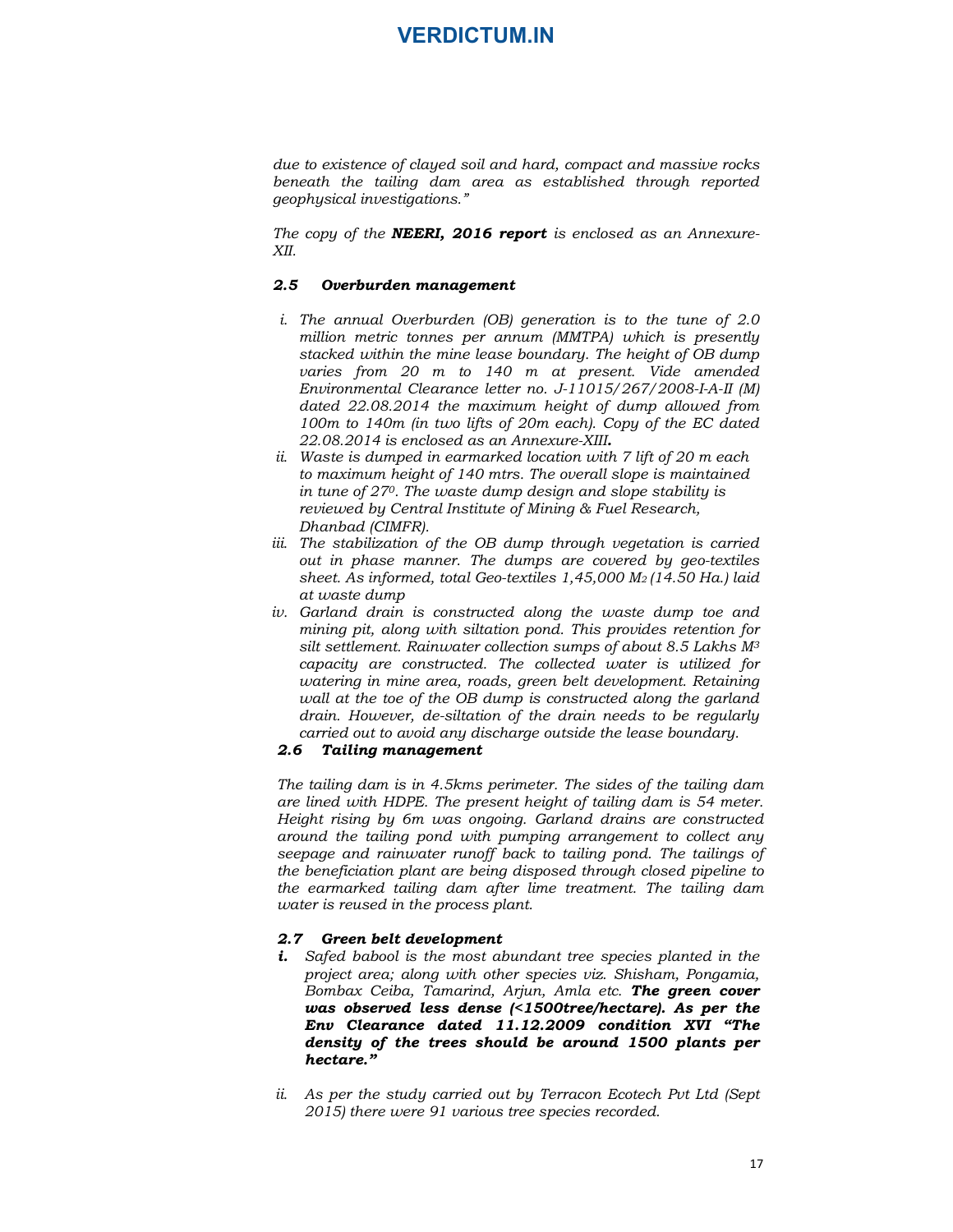| The details of the plantation in the lease area is as tabulated |  |  |  |  |  |
|-----------------------------------------------------------------|--|--|--|--|--|
| below:                                                          |  |  |  |  |  |

|                     | <b>VERDICTUM.IN</b>                                                                                                                                                                                                                                                                                                                                                                                                                                                                                                                                                                                          |                  |                          |
|---------------------|--------------------------------------------------------------------------------------------------------------------------------------------------------------------------------------------------------------------------------------------------------------------------------------------------------------------------------------------------------------------------------------------------------------------------------------------------------------------------------------------------------------------------------------------------------------------------------------------------------------|------------------|--------------------------|
|                     |                                                                                                                                                                                                                                                                                                                                                                                                                                                                                                                                                                                                              |                  |                          |
|                     |                                                                                                                                                                                                                                                                                                                                                                                                                                                                                                                                                                                                              |                  |                          |
|                     |                                                                                                                                                                                                                                                                                                                                                                                                                                                                                                                                                                                                              |                  |                          |
|                     |                                                                                                                                                                                                                                                                                                                                                                                                                                                                                                                                                                                                              |                  |                          |
|                     |                                                                                                                                                                                                                                                                                                                                                                                                                                                                                                                                                                                                              |                  |                          |
|                     | iii.<br>The details of the plantation in the lease area is as tabulated<br>below:                                                                                                                                                                                                                                                                                                                                                                                                                                                                                                                            |                  |                          |
|                     | RAMPURA AGUCHA MINE (With in lease)                                                                                                                                                                                                                                                                                                                                                                                                                                                                                                                                                                          |                  |                          |
| S.                  | <b>Session of Plantation</b>                                                                                                                                                                                                                                                                                                                                                                                                                                                                                                                                                                                 | Plantation       | Plantation               |
| No.                 |                                                                                                                                                                                                                                                                                                                                                                                                                                                                                                                                                                                                              | Status           | Area (Ha.)               |
| 1<br>2              | Till-2014-15<br>2015-16                                                                                                                                                                                                                                                                                                                                                                                                                                                                                                                                                                                      | 283,550<br>7,100 | 243.30<br>4.70           |
| з                   | 2016-17                                                                                                                                                                                                                                                                                                                                                                                                                                                                                                                                                                                                      | 4,000            | 4.20                     |
| 4                   | 2017-18                                                                                                                                                                                                                                                                                                                                                                                                                                                                                                                                                                                                      | 17,000           | 17.00                    |
| 5                   | 2018-19                                                                                                                                                                                                                                                                                                                                                                                                                                                                                                                                                                                                      | <i>20,000</i>    | 20.00                    |
| 6                   | 2019-20                                                                                                                                                                                                                                                                                                                                                                                                                                                                                                                                                                                                      | <i>20,000</i>    | 20.00                    |
| 7                   | 2020-2021                                                                                                                                                                                                                                                                                                                                                                                                                                                                                                                                                                                                    | <i>20,000</i>    | <i>20.00</i>             |
|                     | <b>Plantation total</b>                                                                                                                                                                                                                                                                                                                                                                                                                                                                                                                                                                                      | 371,650          | 329.20                   |
| S.NO.               | Geo-textile with<br>seed spreading and plantation                                                                                                                                                                                                                                                                                                                                                                                                                                                                                                                                                            | Area Sqm         | Area Ha.                 |
| $\mathbf{1}$        | Till -2016-2017                                                                                                                                                                                                                                                                                                                                                                                                                                                                                                                                                                                              | 72000            | $7.2\,$                  |
| $\mathfrak 2$       | 2017-2018                                                                                                                                                                                                                                                                                                                                                                                                                                                                                                                                                                                                    | 8000             | 0.8                      |
| 3<br>$\overline{4}$ | 2018-2019<br>2019-2020                                                                                                                                                                                                                                                                                                                                                                                                                                                                                                                                                                                       | 15000<br>25000   | 1.5<br>2.5               |
| 5                   | 2012-2021                                                                                                                                                                                                                                                                                                                                                                                                                                                                                                                                                                                                    | 25000            | 2.5                      |
|                     | Geo-textile Total                                                                                                                                                                                                                                                                                                                                                                                                                                                                                                                                                                                            | 145000           | 14.5                     |
|                     | Total Green belt (Plantation + Geo-textiles)                                                                                                                                                                                                                                                                                                                                                                                                                                                                                                                                                                 |                  | 343.7                    |
|                     | <b>Plantation Out site lease</b>                                                                                                                                                                                                                                                                                                                                                                                                                                                                                                                                                                             |                  |                          |
| S. No.              | Area/Location                                                                                                                                                                                                                                                                                                                                                                                                                                                                                                                                                                                                |                  | Plantation<br>Area (Ha.) |
| 1                   | <b>COLONY SITE</b>                                                                                                                                                                                                                                                                                                                                                                                                                                                                                                                                                                                           |                  | 37.76                    |
| $\mathfrak{D}$      | ROAD SIDE (FROM COLONY TO MINE)                                                                                                                                                                                                                                                                                                                                                                                                                                                                                                                                                                              |                  | 7.15                     |
| 3                   | OTHERS (In Govt Land near Parasrampura)                                                                                                                                                                                                                                                                                                                                                                                                                                                                                                                                                                      |                  | 8.00                     |
|                     | Total Area                                                                                                                                                                                                                                                                                                                                                                                                                                                                                                                                                                                                   |                  | 52.91                    |
|                     | 2.8 Committee observations<br>The M/s Hindustan Zinc Ltd Rampura-Agucha (RA) mine is majorly<br>complying the stipulated norms under Environmental Clearance<br>granted in year 2009 and EC amendment thereafter. However,<br>committee observed following non-compliances after having<br>field visit and document verifications:<br>1. The plantation cover reported was found less dense as<br>per the EC, 2009 specific condition no. xvi.<br>2. De-siltation of the tailing dam garland drain needs to be<br>regularly carried out to avoid any overflow towards<br>North direction of the tailing dam. |                  |                          |

#### 2.8 Committee observations

- per the EC, 2009 specific condition no. xvi.
- regularly carried out to avoid any overflow towards North direction of the tailing dam.
- curtains to curtail the fugitive emission during unloading of the ore in crusher area.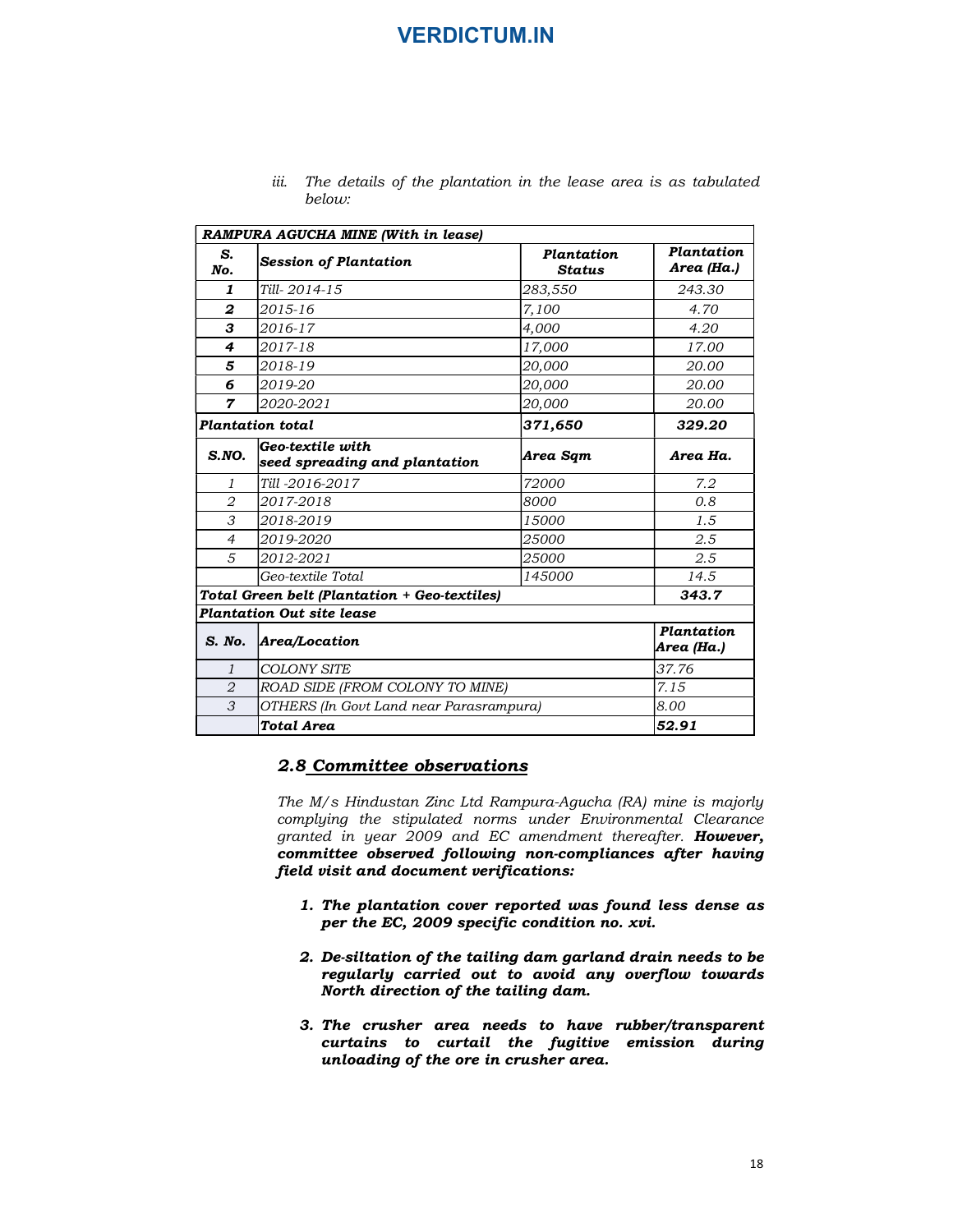# VERDICTUM.IN<br>
4. Water sprinklers needs to be established in more<br>
number to curtail the fugitive emission during truck<br>
movement on the haul road.<br>
Divisit of the affected area number to curtail the fugitive emission during truck movement on the haul road.

#### 3.0 Visit of the affected area

The committee members visited village Araniya Chauhan; where along with applicant Sh Om Puri, villagers of Araniya Chauhan, Agucha, Kothiya and others were present. The issues related to loss to agriculture produce, domestic animals, livestock's & human health, cracks in property and contamination of the groundwater were heard by the committee. The committee visited few fields where damaged wells, pits in land were shown. Water samples were collected by Rajasthan State PCB for analysis.

The issues raised by the villagers were discussed with the concern departments of the district on 13th July 2021. The summary of the details provided by the concern departments is as below:

#### 3.1 Status of the water quality in Hurda block, Bhilwara

Public Health Engineering Department, Govt. of Rajasthan carry out periodic sampling from the shallow Tubewell  $\&$  delivery point. The water analysis report since 2017 of Hurda block of Bhilwara district reflect that the Panchayat of Aguncha, Barantiya, Kotri, Bhojras, Barla & Hurda falls in the 10 kms of the periphery of the M/s HZL Rampura-Agucha mines are having high concentration of Chloride, Nitrate, Total Dissolved Solids, Fluoride, Hardness & Sulphate w.r.to the drinking water standards IS 10500:2012. The high values of these drinking water parameters in groundwater, which was observed in all around the mine villages, be attributed to the local geological and hydrogeological setup of the study area as earlier reported in the report of NEERI. The maximum values observed at Panchayats are as tabulated below: llected by Rajasihan State PCB for analysis.<br>
le issues raised by the villagers were discussed with the concern<br>
partments of the district on 13th July 2021. The summary of the<br>
ratis provided by the concern departments i e issues raised by the villagers were discussed with the concern<br>partments of the district on 13th July 2021. The summary of the<br>tails provided by the concern departments is as below:<br> **I Status of the water quality in Hu** between the concernative of the concernative of the stream of the transmary of the transmary of the transmary of the transmary of the Hardness Social Concernative of Britan and  $\tau$  of Hardness Society point. The state of departments of the district on 13th July 2021. The summary of the details provided by the concern departments is as below:<br>
3.1 Status of the water quality in Hurda block, Bhilwara<br>
Public Health Engineering Department, G details provided by the concern departments is as below:<br>
3.1 Statuts of the water quality in Hurda block, Brittwara<br>
Public Health Engineering Department, Goot. of Rajashtan carry out<br>
periodic sampling from the shallow since 2017 of Hurda block of Bhilwara<br>
since 2017 of Hurda block of Bhilwara<br>
he Panchayat of Aguncha, Barantiya,<br>
& Hurda falls in the 10 kms of the<br>
EZL Rampura-Agucha mines are having<br>
the meters in groundwater, which

|                          | Public Health Engineering Department, Govt. of Rajasthan carry out<br>periodic sampling from the shallow Tubewell & delivery point. The                                                                                                                                                                                                                                                                                                                                                                                                                                                                                                                                                                                                            |           |                    |                    |             |       |                                                |            |
|--------------------------|----------------------------------------------------------------------------------------------------------------------------------------------------------------------------------------------------------------------------------------------------------------------------------------------------------------------------------------------------------------------------------------------------------------------------------------------------------------------------------------------------------------------------------------------------------------------------------------------------------------------------------------------------------------------------------------------------------------------------------------------------|-----------|--------------------|--------------------|-------------|-------|------------------------------------------------|------------|
|                          | water analysis report since 2017 of Hurda block of Bhilwara<br>district reflect that the Panchayat of Aguncha, Barantiya,<br>Kotri, Bhojras, Barla & Hurda falls in the 10 kms of the<br>periphery of the M/s HZL Rampura-Agucha mines are having<br>high concentration of Chloride, Nitrate, Total Dissolved<br>Solids, Fluoride, Hardness & Sulphate w.r.to the drinking<br>water standards IS 10500:2012. The high values of these<br>drinking water parameters in groundwater, which was<br>observed in all around the mine villages, be attributed to the<br>local geological and hydrogeological setup of the study area<br>as earlier reported in the report of NEERI. The maximum values<br>observed at Panchayats are as tabulated below: |           |                    |                    |             |       |                                                |            |
| Name of the<br>Panchayat | <b>Geo-graphical location</b>                                                                                                                                                                                                                                                                                                                                                                                                                                                                                                                                                                                                                                                                                                                      |           |                    |                    | 2017        |       | Observed maximum concentration (in mg/l) since |            |
|                          | Latitude                                                                                                                                                                                                                                                                                                                                                                                                                                                                                                                                                                                                                                                                                                                                           | Longitude | $C\!F$             | $N\mathbf{O}3^{2}$ | <b>TDS</b>  | $F -$ | <b>Hardness</b>                                | $SO4-2$    |
| Aguncha                  | 25.824069                                                                                                                                                                                                                                                                                                                                                                                                                                                                                                                                                                                                                                                                                                                                          | 74.72732  | 2320               | 620                | 8760        | 5.6   | 3350                                           | 751        |
| Barantiya                | 25.79141                                                                                                                                                                                                                                                                                                                                                                                                                                                                                                                                                                                                                                                                                                                                           | 74.76407  | 3000               | 238                | 7650        | 6.9   | 3700                                           | 1710       |
| Kotri                    | 25.88827                                                                                                                                                                                                                                                                                                                                                                                                                                                                                                                                                                                                                                                                                                                                           | 74.73792  | 3950               | 206                | 9180        | 3.5   | 2650                                           | 516        |
| <i>Bhojras</i>           | 25.772225                                                                                                                                                                                                                                                                                                                                                                                                                                                                                                                                                                                                                                                                                                                                          | 74.66049  | 1490               | 338                | 4370        | 8.4   | 1250                                           | 400        |
| Barla                    | 25.833413                                                                                                                                                                                                                                                                                                                                                                                                                                                                                                                                                                                                                                                                                                                                          | 74.69219  | 3500               | 208                | 8270        | 8.7   | 2890                                           | 1510       |
| Hurda                    | 25.897337                                                                                                                                                                                                                                                                                                                                                                                                                                                                                                                                                                                                                                                                                                                                          | 74.68903  | 1330               | 378                | 4920        | 3.6   | 2026                                           | 614        |
|                          | Drinking water (IS 10500:2012)<br>Permissible limit                                                                                                                                                                                                                                                                                                                                                                                                                                                                                                                                                                                                                                                                                                |           | <i><b>1000</b></i> | 45                 | <b>2000</b> | 1.5   | 600                                            | <b>400</b> |

The analysis report submitted by the PHED department is enclosed as an Annexure-XIV.

04 groundwater samples were collected from few locations using the available tube-well or open wells during the visit from Araniya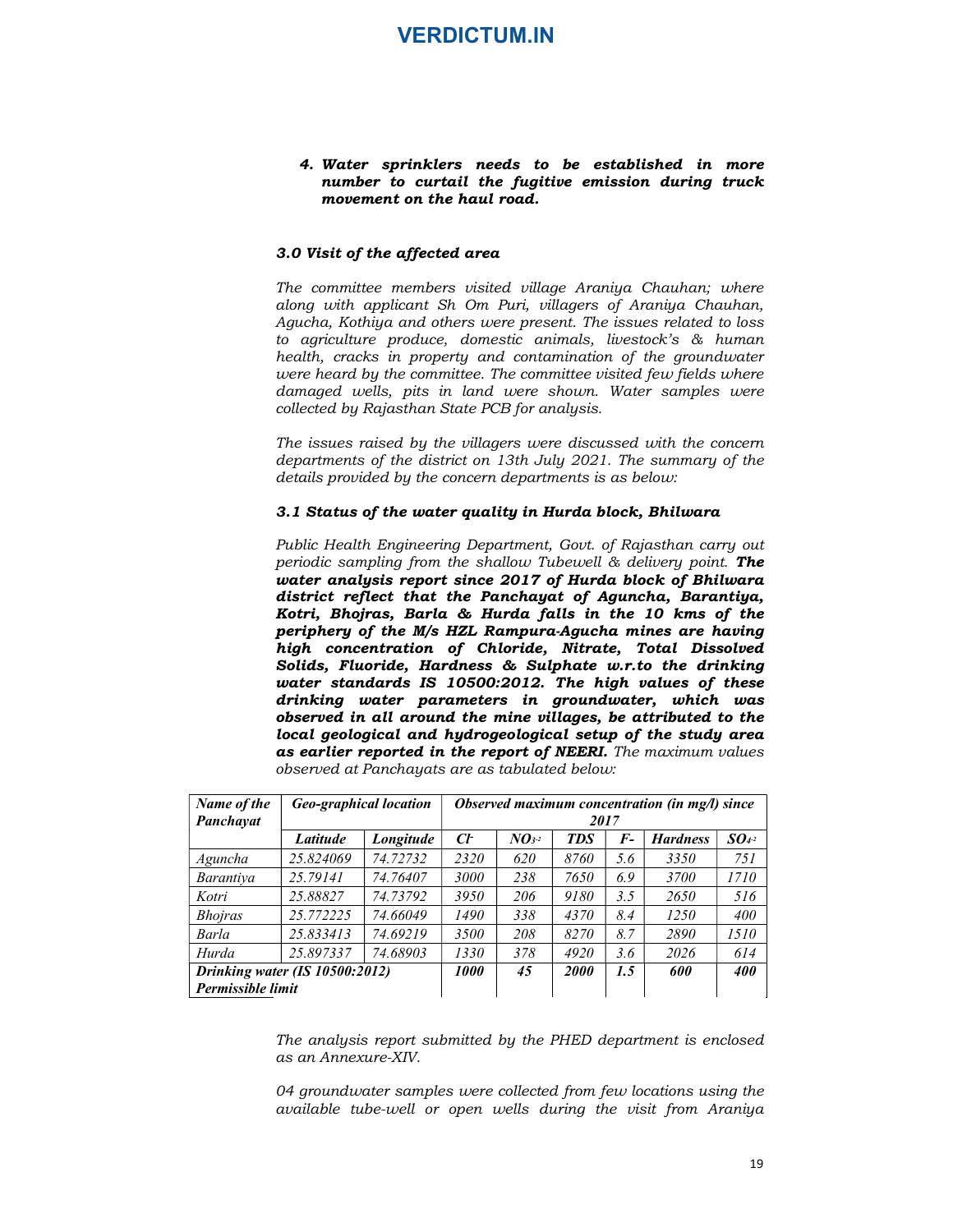Chauhan village to characterize the groundwater quality. These samples were taken from random depths of confined / unconfined aquifers as monitoring network was not readily available around the plant site. The committee observed significant variation in groundwater table at visited places that shows, there is a strong heterogeneity of groundwater flow regime of the area. The NEERI report is related to groundwater pollution and its **Chauhan village to characterize the groundwater quality.** These samples were taken from random depths of confined  $\gamma$  unconfined plant site. **The committee observed significant variation in** groundwater table at visited conclude that quantity and quality of groundwater resources of the area are not affected by the Industrial activities.

A further groundwater sampling during the pre and post monsoon seasons is needed to be conducted by the industry from appropriate depths and locations in and around the plant premise. It is also suggested to conduct hydrogeological survey of the plant site using a series of geophysical investigations and suitable pumping/recovery testes to map the groundwater flow regime and its seasonal dynamics. Isotopic analysis of surface and groundwater samples of the area is recommended strongly to establish the sound linkages between the possible subsurface pollutants and the Industrial activities of the area. aquifers as monitoring neutron's unsation readily available around the promattuous and reading the strong heterogeneity of groundwater follow regime of the area.<br> **STOR METHEM CONSULTER STORY IS and the state of shows, th** indivate flow regime of the area.<br>
undivater power in the creative of the area.<br>
undivided in this, it is difficult to<br>
quality of groundwater resources<br>
by the Industrial activities.<br>
ing during the pre and post monsoon<br>

The analysis result reveals that the Chloride, Hardness & Sulphate is in higher concentration at all the 04 locations of the Araniya Chauhan village. The fluoride concentration was also observed higher at 02 locations w.r.to the prescribed IS 10500:2012 standards of 1.5 mg/l.

The analysis report is enclosed as an Annexure-XV

#### 3.2 Status of agriculture production

The 04 years (Since 2017) agriculture production details of Gram Panchayat Agucha provided by the office of Assistant Agriculture Officer, Gulabpura-I is as tabulated below: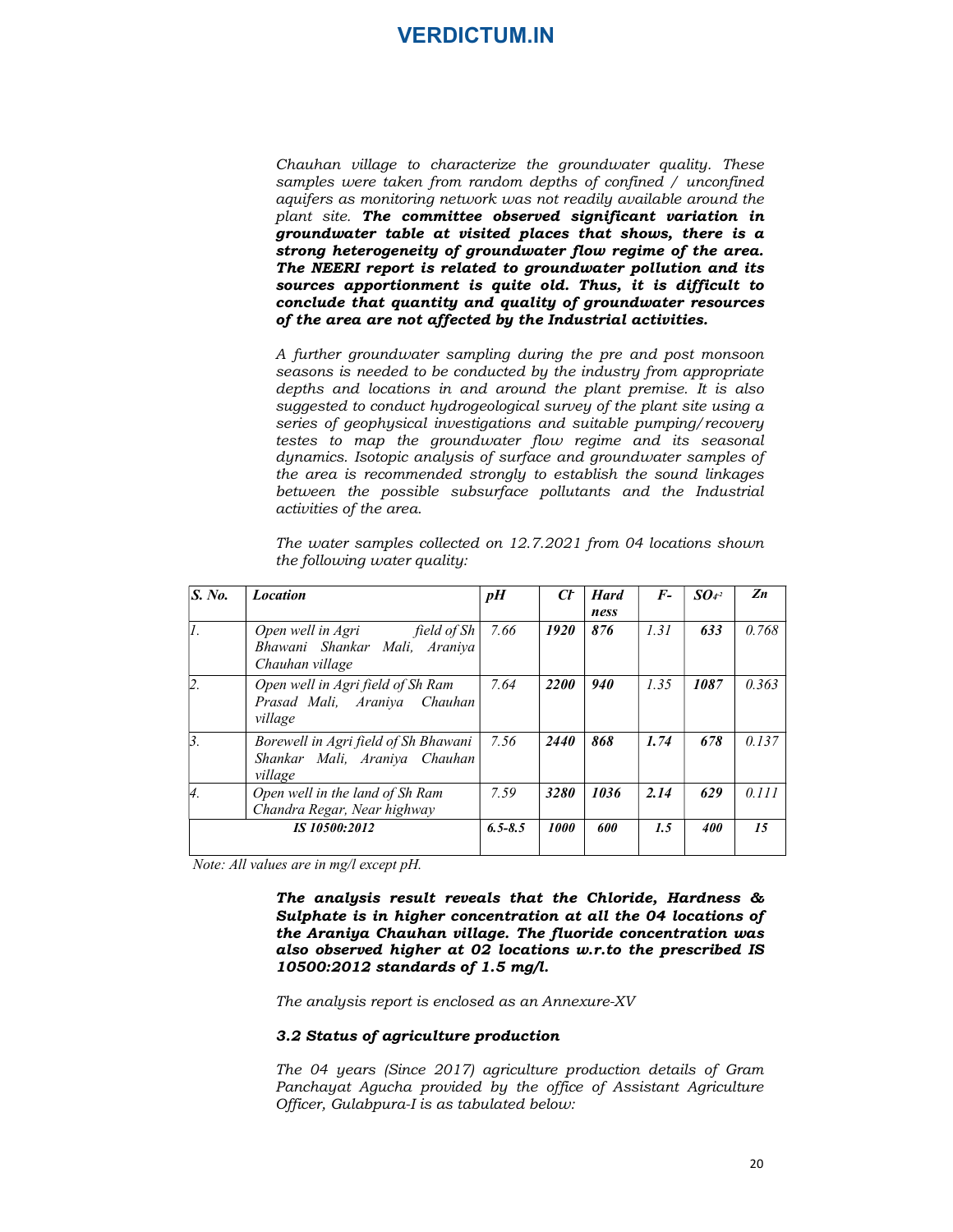|                            |               |                  | <b>VERDICTUM.IN</b>                |                   |                   |                                                    |
|----------------------------|---------------|------------------|------------------------------------|-------------------|-------------------|----------------------------------------------------|
|                            |               |                  |                                    |                   |                   |                                                    |
|                            |               |                  |                                    |                   |                   |                                                    |
|                            |               |                  |                                    |                   |                   |                                                    |
|                            |               |                  |                                    |                   |                   |                                                    |
|                            |               |                  |                                    |                   |                   |                                                    |
|                            |               |                  |                                    |                   |                   |                                                    |
|                            |               |                  |                                    |                   |                   |                                                    |
|                            |               |                  |                                    |                   |                   |                                                    |
|                            |               |                  |                                    |                   |                   |                                                    |
| $\overline{S. No.}$        | <b>Crop</b>   |                  | Year-wise production in Quintal/Ha |                   |                   | Remark                                             |
|                            |               | $2017 - 18$      | 2018-19                            | $2019 - 20$       | $2020 - 21$       | <b>The</b>                                         |
| $\overline{I}$ .           | Wheat         | 40.5             | 42.5                               | 48.12             | 50.6              | production of                                      |
|                            | <b>Barley</b> | 28.5             | 30.3                               | $\overline{31.0}$ | $\overline{31.5}$ | <b>Urad</b><br>$\boldsymbol{\ell}$<br><b>Moong</b> |
|                            |               |                  | ${\it 10}$                         | $\overline{15}$   | 10.62             | reduced<br>in<br>year 2019-20                      |
| $\overline{2}$ .           | Gram          | $\overline{9.5}$ |                                    |                   |                   |                                                    |
| $\overline{\beta}$ .<br>4. | Mustard       | 13.5             | 14.0                               | $\overline{15.0}$ | $\overline{15.5}$ | & 2020-21 due                                      |
| 5.                         | Maize         | 25.5             | 26.0                               | 24.5              | 27.0              | Yellow<br>to                                       |
|                            | Cotton        | 23.0             | 24.0                               | 26.5              | 25.8              | Mosaic disease<br>and<br>excess                    |
| 6.<br>$\overline{7}$ .     | Urad          | 7.125            | 7.625                              | $\overline{9.5}$  | $\overline{1.8}$  | rain.                                              |

The Agriculture department's water test reports of year 2016 & 2019 of villages viz. Bherukhera, Agucha, Parasrampura, Kalyanpura, Kothiya, Balapura & others revealed that the pH ranges between 7 to 8.7, Sodium Adsorption Ratio ranges between 2.04 to 38.6 and the Electrical Conductivity ranges between 1.9 to 14.9mS/cm that makes the water alkaline & saline.

For such water quality, it is recommended to increase the number of the water irrigation and use of gypsum. The report is enclosed as an Annexure-XVI

#### 3.3 Status on the loss of livestock

A report submitted by Dr Satish Malvi, Veterinary Hospital, Hurda, Bhilwara dated 17.7.2021 state that a three member committee was constituted for surveying the records of the Veterinary hospitals established nearby the M/s HZL Rampura Agucha mine for any livestock death reported due to the pollution. The report concludes that there is no entry available in the outdoor records that show illeffect of pollution on the livestock. The report is enclosed as an Annexure- XVII. **saline.**<br> **Saling The mather quality, it is recommended to increase the<br>
number of the water irrigation and use of gypsum.** The report is<br>
enclosed as an Annexure-XVI<br>
3.3 Status on the loss of livestock<br>
A report submit

#### 3.4 Status of ground water level around the mine lease area

The information provided by the Groundwater department, Bhilwara regarding the groundwater level trend around the periphery of Rampura Agucha mining area from year 2011 to 2020 is as tabulated below:

| Year | <b>Duration</b> | Water level in meter around the peripheral villages of Rampura |             |                  |             |            |  |  |
|------|-----------------|----------------------------------------------------------------|-------------|------------------|-------------|------------|--|--|
|      |                 |                                                                |             | Agucha mine area |             |            |  |  |
|      |                 | Agoocha                                                        | Agoocha     | <b>Bhairon</b>   | Hurda Seja  | Kothiya    |  |  |
|      |                 | (Dug well)                                                     | $(Piezo-$   | Khera            | (Dug well)  | (Dug well) |  |  |
|      |                 | <b>GPS</b>                                                     | well)       | $(Piezo-$        | <b>GPS</b>  | <b>GPS</b> |  |  |
|      |                 | location                                                       | <b>GPS</b>  | well)            | location    | location   |  |  |
|      |                 | (25.821942,                                                    | location    | <b>GPS</b>       | (25.902631, | 25.8717.   |  |  |
|      |                 | 74.731394)                                                     | (25.826836, | location         | 74.68325)   | 74.767406) |  |  |
|      |                 |                                                                | 74.729236)  | (25.816861,      |             |            |  |  |
|      |                 |                                                                |             | 74 764130)       |             |            |  |  |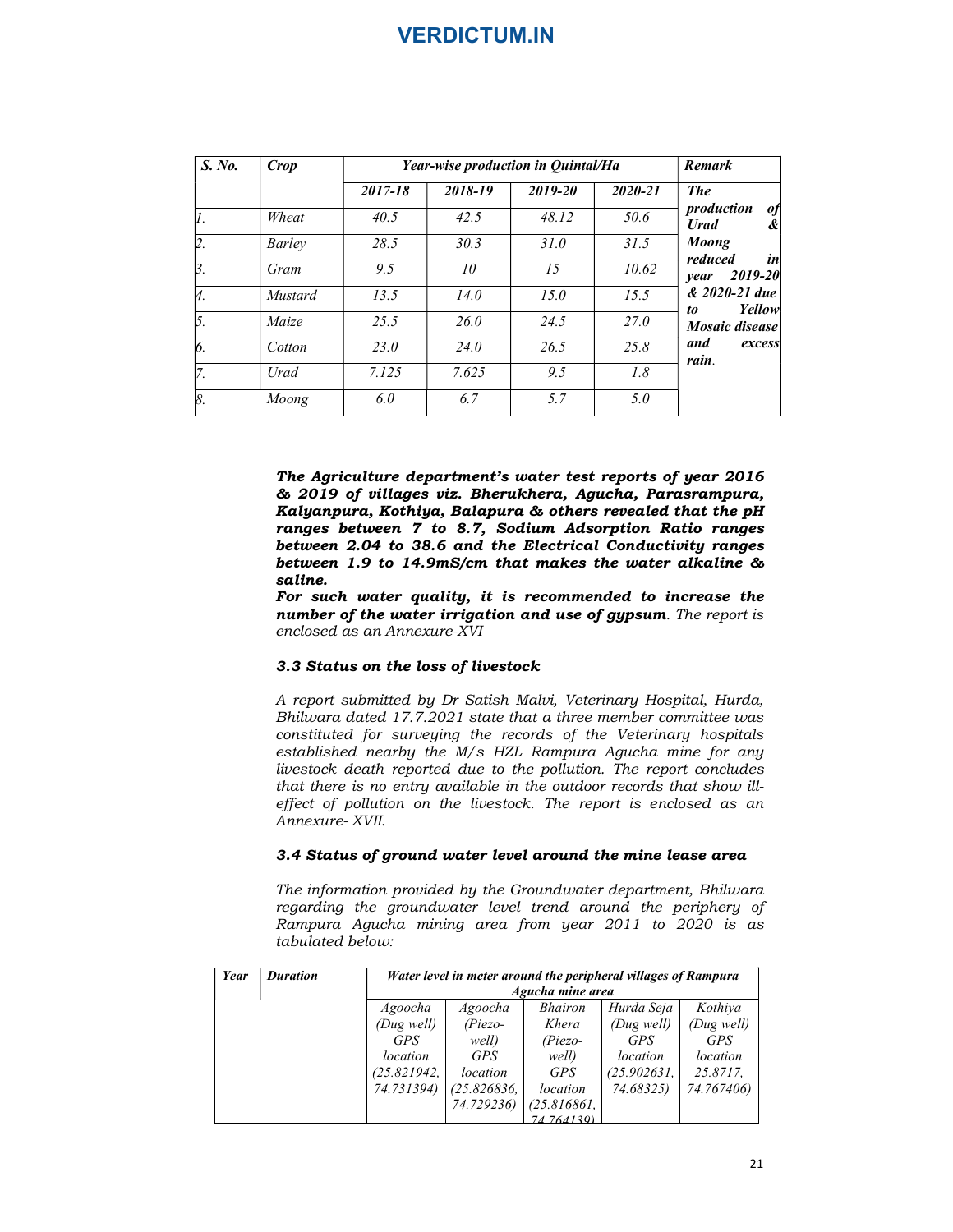|                    |                                                                       |            | <b>VERDICTUM.IN</b> |                          |       |            |
|--------------------|-----------------------------------------------------------------------|------------|---------------------|--------------------------|-------|------------|
|                    |                                                                       |            |                     |                          |       |            |
|                    |                                                                       |            |                     |                          |       |            |
|                    |                                                                       |            |                     |                          |       |            |
|                    |                                                                       |            |                     |                          |       |            |
|                    |                                                                       |            |                     |                          |       |            |
|                    |                                                                       |            |                     |                          |       |            |
|                    |                                                                       |            |                     |                          |       |            |
| 2011               | Pre-Monsoon                                                           | <b>DRY</b> | 9.15                | $\overline{\phantom{a}}$ | 9.95  | Covered    |
|                    | Post-Monsoon                                                          | <b>DRY</b> | 1.00                | $\overline{\phantom{a}}$ | 8.10  | Covered    |
| 2012               | Pre-Monsoon                                                           | <b>DRY</b> | 3.95                | $\overline{\phantom{a}}$ | 10.85 | 12.25      |
|                    | Post-Monsoon                                                          | <b>DRY</b> | 1.10                | $\overline{\phantom{a}}$ | 8.30  | 4.35       |
| 2013               | Pre-Monsoon                                                           | <b>DRY</b> | 5.95                | $\overline{\phantom{a}}$ | 10.20 | 13.55      |
|                    | Post-Monsoon                                                          | <b>DRY</b> | 2.47                | $\overline{\phantom{a}}$ | 7.80  | 6.20       |
| 2014               | Pre-Monsoon                                                           | 11.8       | 5.90                | $\overline{\phantom{a}}$ | 15.60 | 15.15      |
|                    | Post-Monsoon                                                          | 11.7       | 1.45                | $\overline{\phantom{a}}$ | 7.60  | 5.35       |
| 2015               | Pre-Monsoon                                                           | 11.7       | 5.75                | $\overline{\phantom{a}}$ | 10.00 | 14.15      |
|                    | Post-Monsoon                                                          | 13.5       | 3.60                | $\overline{\phantom{a}}$ | 8.75  | 13.55      |
| 2016               | Pre-Monsoon                                                           | 14.6       | 14.35               | $\overline{\phantom{a}}$ | 10.40 | <b>DRY</b> |
|                    | Post-Monsoon                                                          | 9.00       | 2.15                | $\overline{\phantom{a}}$ | 7.60  | 3.15       |
| 2017               | Pre-Monsoon                                                           | 11         | 5.65                | $\overline{\phantom{a}}$ | 9.2   | 11.5       |
|                    | Post-Monsoon                                                          | 12.6       | 8.65                | $\overline{\phantom{a}}$ | 7.20  | 12.45      |
| 2018               | Pre-Monsoon                                                           | 15.00      | 13.65               | $\overline{\phantom{a}}$ | 8.90  | 12.25      |
|                    | Post-Monsoon                                                          | 13.00      | 4.35                | 2.30                     | 4.20  | 10.80      |
| 2019               | Pre-Monsoon                                                           | 12.80      | Filled              | 4.90                     | 10.00 | 12.80      |
|                    | Post-Monsoon                                                          | $1.80\,$   | 0.35                | $0.80\,$                 | 4.90  | 2.40       |
| 2020               | <b>Pre-Monsoon</b>                                                    | 9.60       | 2.85                | 1.30                     | 6.50  | 3.05       |
|                    | <b>Post-Monsoon</b>                                                   | 6.30       | 2.95                | 3.20                     | 6.70  | 1.85       |
| <b>Fluctuation</b> | from                                                                  |            | 6.30                |                          | 3.45  |            |
|                    | Pre_2011 to Pre_2020                                                  |            |                     |                          |       |            |
|                    |                                                                       |            |                     |                          |       |            |
|                    | The water level report reveals that the water level of village Agucha |            |                     |                          |       |            |
|                    | & Hurda Seja in year 2020 positively increased by 6.30 mbgl & 3.45    |            |                     |                          |       |            |
|                    | mbgl respectively since 2011 level. The water level information is    |            |                     |                          |       |            |
|                    |                                                                       |            |                     |                          |       |            |

The water level report reveals that the water level of village Agucha & Hurda Seja in year 2020 positively increased by 6.30 mbgl & 3.45 mbgl respectively since 2011 level. The water level information is enclosed as an Annexure- XVIII. On comparing the water level during last 3 years viz. 2018 to 2020; it is observed that water level positively increased in all the 05 locations round the mine area. This indicates towards the high recharge in the area either by more rainfall or by seepage from the large water pond existing in the industrial premise. As per the last  $10$  years of average rainfall data, highest average rainfall of + 550mm was observed only during the year 2019 since 2011. This shows possibility of groundwater flow from Industrial zone towards the surrounding regions. The average rainfall detail is as below:

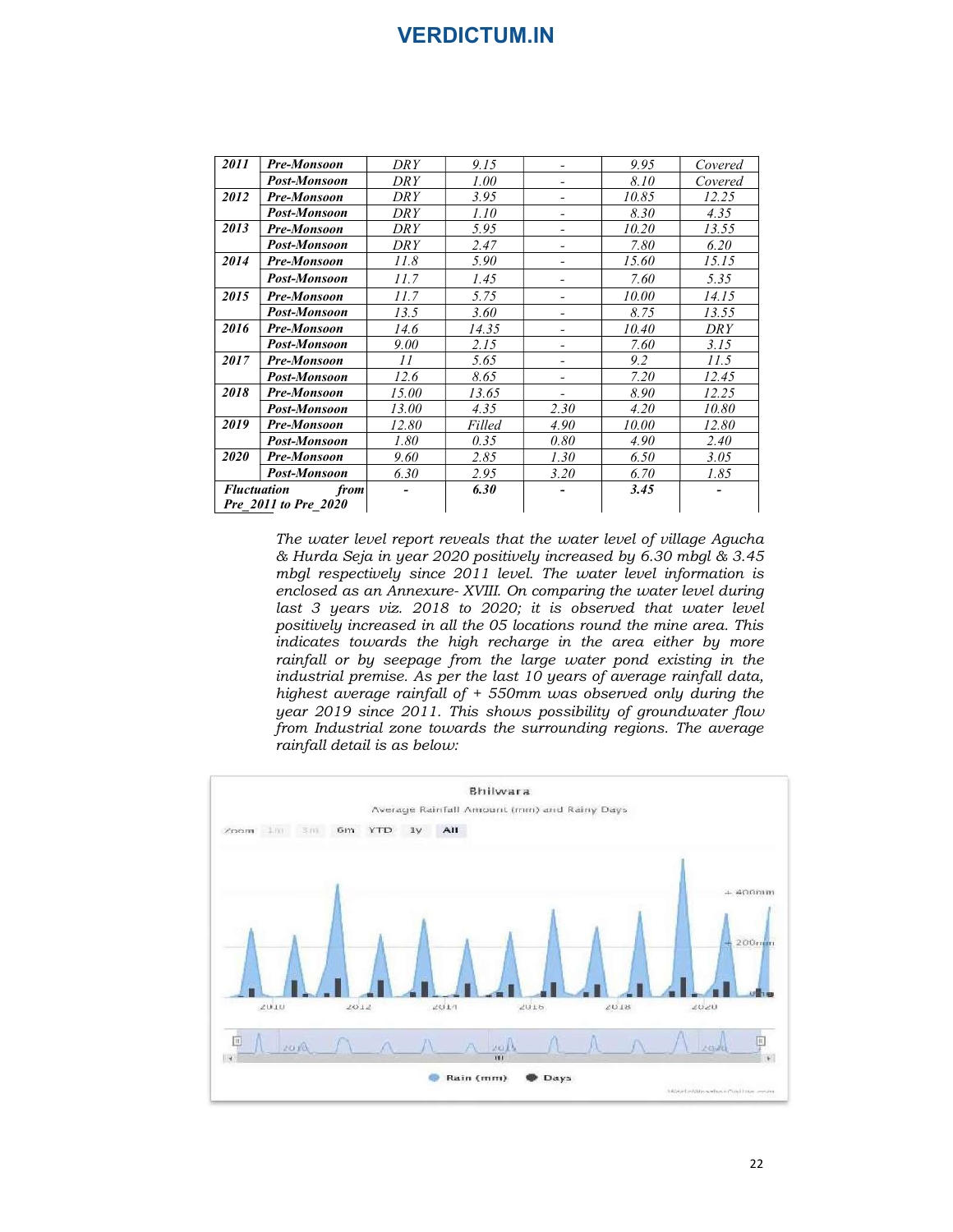The damage of the water well and formation of the large pits in land may be due to rising sub- surface water level. It is suggested having the hydro-geological survey of the affected area using geophysical investigations and suitable aquifer testes to map the groundwater flow regime of the area.

#### 3.5 Status of the Health in villages around the mine lease area

As per the information furnished by Block Chief Health Officer, Gulabpura, Bhilwara vide letter dated 26.8.2021 of the last 05 years (2017-20) Out-Door Patients (OPDs) visits in Gulabpura blocks hospitals i.e. Hurda, Agucha, Ruphailekalan, Kanwliyas, Sareri & Gulabpura, it was observed that only 0.03% OPDs were w.r.t. Asthma. Also the OPD visits with Asthma from 2018-20, not showing any significant increasing trend w.r.to 2017 OPDs. The copy of the same is enclosed as an Annexure- XX.

The field photographs are enclosed as an Annexure-XXI.

#### 4.0 Monetary value of damage to the environment in the last three years

To bring out the damage to the environment done by the Project Proponent (M/s Hindustan Zinc Ltd Rampura Agucha mine) in the last three years i.e. 2018, 2019 & 2020; the committee gone through the Six Monthly Environmental Clearance Compliance reports submitted by the (PP) since 2017 to the Statutory Authorities i.e. MoEF&CC, CPCB & RSPCB. Based on the available information and compliance observed during field visit on 12th July 2021, the committee brought out that less dense plantation may be considered as the major non-compliance during last 03 years w.r.to the Environmental Clearance condition. To bring out the damage to the environment done by the Project<br>
Proponent (M/s Hindustar Zinc Ltd Rampura Agucha mine) in the<br>
last three years i.e. 2018, 2019 & 2020; the committee gone through<br>
the Six Monthly Environme

#### 4.1 Monetary value against the less dense plantation in last 03 years

The details of plantation carried out during last 03 years i.e. 2018-19 to 2020-21 are as tabulated below:

|            | RAMPURA AGUCHA MINE (With in lease) |                          |                          |
|------------|-------------------------------------|--------------------------|--------------------------|
| S.<br>lNo. | Plantation<br>in<br>last 3 years    | <b>Plantation Status</b> | Plantation<br>Area (Ha.) |
|            |                                     | 20,000                   | 20.00                    |
|            |                                     | 20,000                   | 20.00                    |
|            |                                     | 20,000                   | 20.00                    |
|            | Plantation total                    | 60,000                   | 60                       |

The average per hectare plantation is  $= 1000$  trees/Ha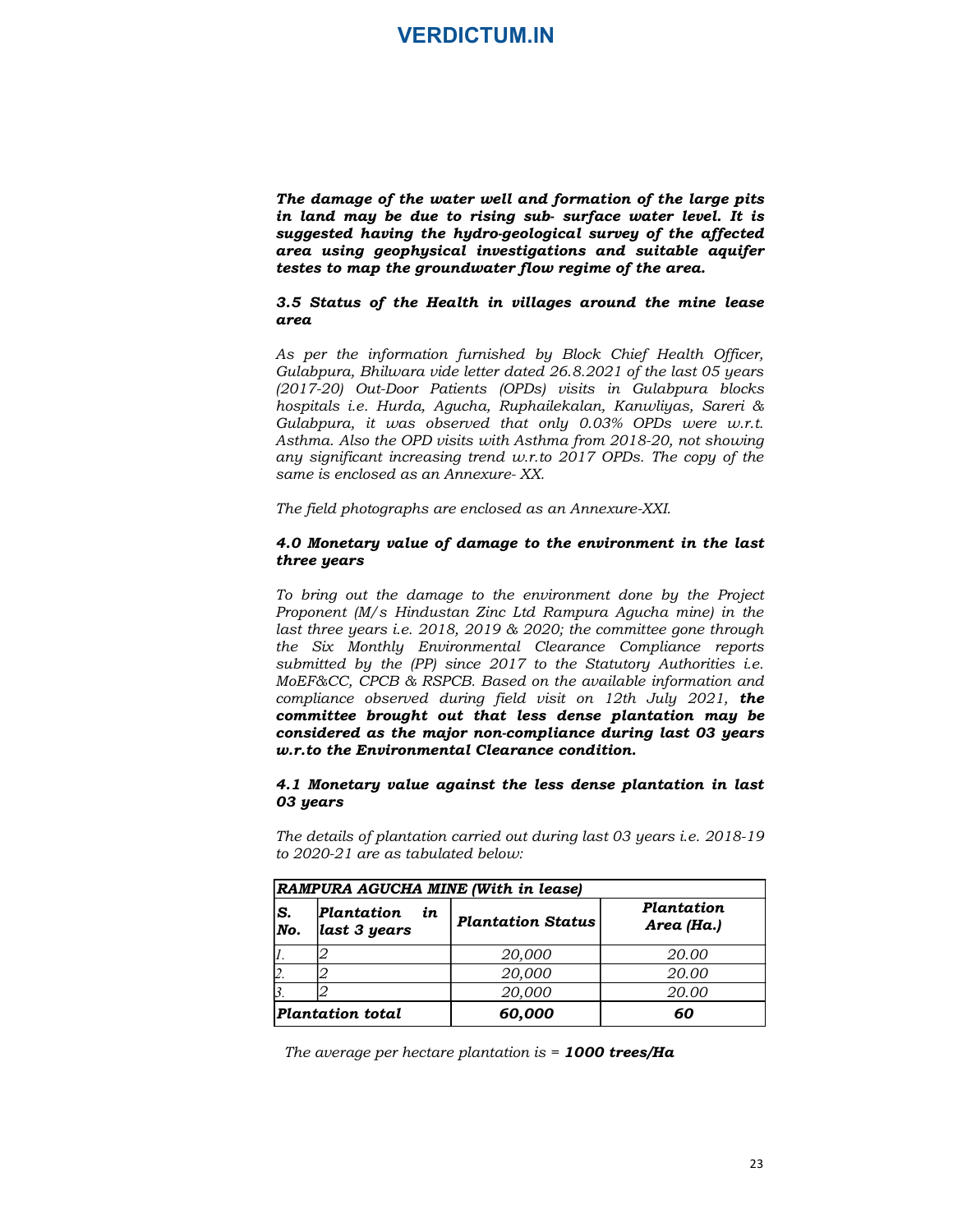As per the Environmental Clearance dated 11.12.2009 specific condition no. xvi "The density of the trees should be **around 1500** plants per hectare."

So, the difference in plantation/hectare =  $(1500 - 1000) = 500/ha$ Considering the cost of plantation & post-plantation care = Rs. 300/tree (As per the EIA, 2009 report Chapter 7 Environmental Monitoring Programme of the Mine lease area) Copy enclosed as Annexure-XXII.

Monetary value against

the less dense plantation = Area under plantation  $(2018-19)$  to **2020-21)** x (difference in plantation/Ha) x Cost of plantation  $= 60 \times 500 \times 300$ = Rs. 90,00,000/- (Ninety Lacs Rupees)

#### 5.0 Recommendation:

As per the factual situation of the compliance status observed by the committee during field visit on 12th July 2021, following is recommended:

1. A monetary value of Rs. 90,00,000/- (Ninety Lacs Rupees) against violating the Environmental Clearance, 2009 specific condition no. xvi for plantation may be imposed on the unit.

2. To increase the plantation as per the EC condition stipulated under condition no. xvi of EC, 2009.

3. Unit need to carry out the hydrogeological survey of the surrounding area to map the current groundwater flow regime and its seasonal dynamics for identifying the cause of pit formation in the surrounding areas.

4. Unit need to carry out isotopic analysis of surface and groundwater samples of the area to establish the sound linkages between the possible sub-surface pollutants and the industrial activities of the area.

5. The unit ensure de-siltation of the tailing dam garland drain regularly to avoid any overflow and seepages towards North direction of the tailing dam

6. To increase the number of water sprinklers to curtail the fugitive emission at crusher area, haul road & others."

for plantation may be imposed on the unit.<br>
2. To increase the plantation as per the EC condition stipulated<br>
under condition no. xiv of EC, 2009.<br>
3. Unit need to carry out the hydrogeological survey of the<br>
surrounding consideration to the issue of remedial action against damage caused in the process of mining operations undertaken by the PP.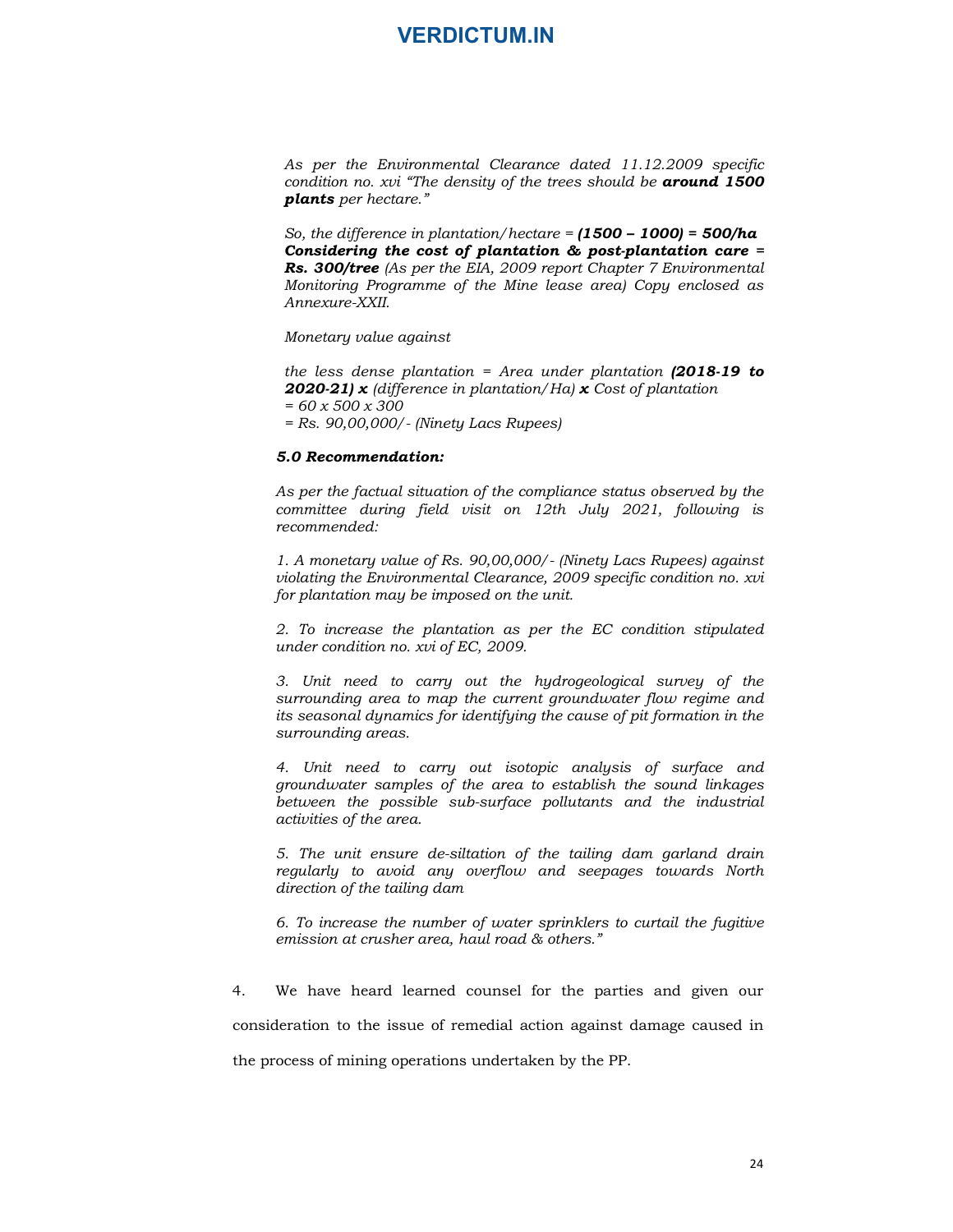5. Learned counsel for the applicants has made pointed reference to

the following observations of the report:-

"xxx………………………….xxxx……………………………………..xxx iv. The unit has obtained No Objection Certificate (NOC) for ground water extraction from radial well in Banas river from Central Ground Water Board vide letter dated 8.7.2013. Unit has applied for renewal vide letter dated 04.04.2018. Copy enclosed as an Annexure-IV. It is pertinent to mention that, as per the condition no. 11 (vi) of the notification no. S.O. 3289 (E) dated 24.9.2020 of Ministry of Jal Shakti (Central Ground Water Authority), the NOC shall be deemed to be extended till the date of renewal of NOC. The condition no. 11 (vi) states as :

#### 11.0 Renewal of No Objection Certificate

v. If the application for renewal is submitted in time and the CGWA/ the respective State/ Ut Authority is unable to process the application in time, No Objection Certificate shall be deemed to be extended till the date of renewal of No Objection Certificate. xxx………………………………………xxxx…………………………………….xxxx

#### Water management

i. M/s HZL Rampura-Agucha mine has daily water requirement of 16198KLD. Out of which 8450KLD as fresh water is received from the radial well in Banas River. Central Ground Water Board has issued NOC for 11700KLD ground water extraction from existing Radial Well/Tubewell vide letter dated 8.7.2013. Unit has applied for renewal vide letter dated 4.4.2018.

xxx……………………………………..xxx……………………………xxx

#### 3.0 Visit of the affected area

The committee members visited village Araniya Chauhan; where along with applicant Sh Om Puri, villagers of Araniya Chauhan, Agucha, Kothiya and others were present. The issues related to loss to agriculture produce, domestic animals, livestock's & human health, cracks in property and contamination of the groundwater were heard by the committee. The committee visited few fields where damaged wells, pits in land were shown. Water samples were collected by Rajasthan State PCB for analysis.

The issues raised by the villagers were discussed with the concern departments of the district on 13th July 2021. The summary of the details provided by the concern departments is as below:

#### 3.1 Status of the water quality in Hurda block, Bhilwara

Public Health Engineering Department, Govt. of Rajasthan carry out periodic sampling from the shallow Tubewell  $\&$  delivery point. **The** water analysis report since 2017 of Hurda block of Bhilwara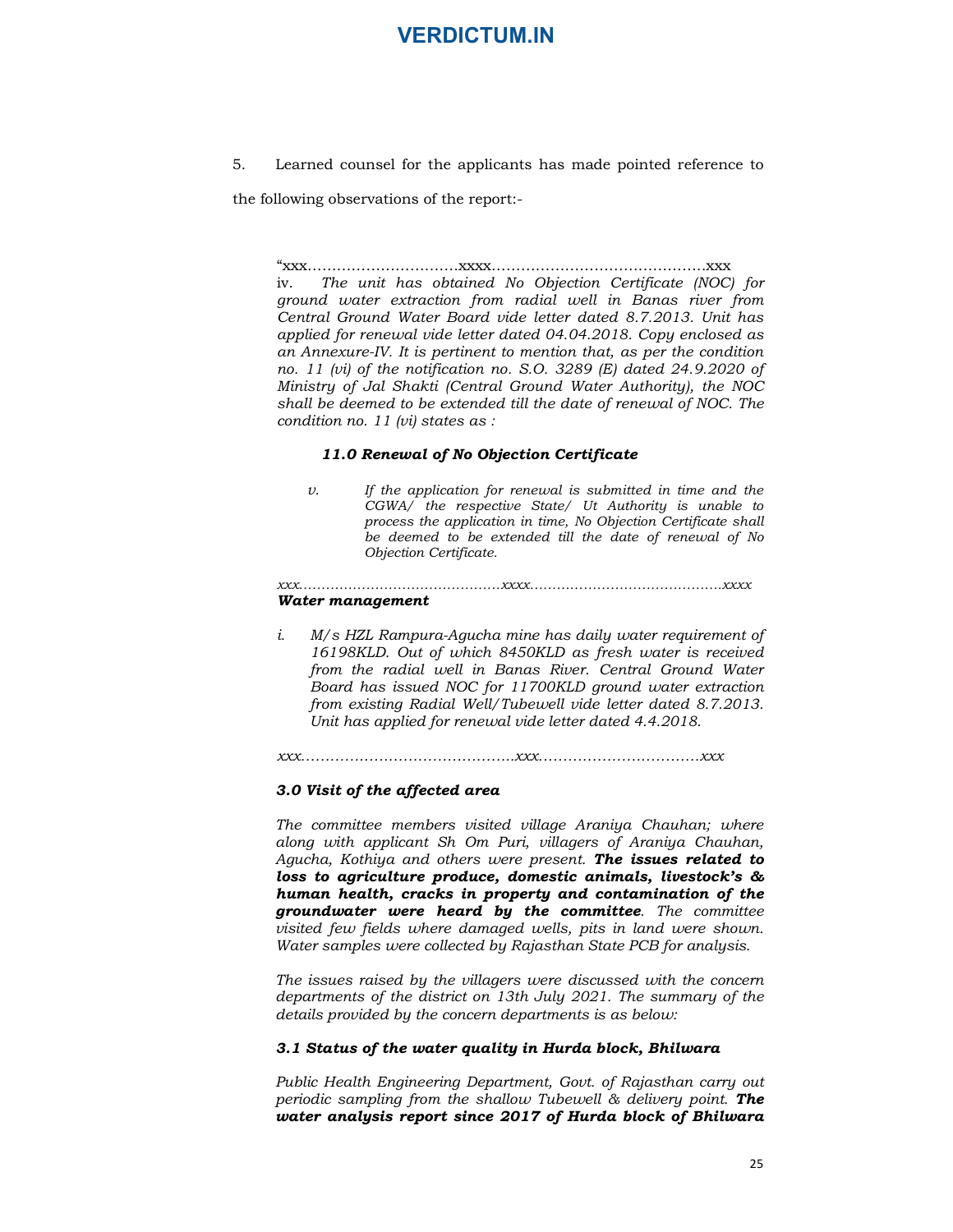district reflect that the Panchayat of Aguncha, Barantiya, Kotri, Bhojras, Barla & Hurda falls in the 10 kms of the periphery of the M/s HZL Rampura-Agucha mines are having high concentration of Chloride, Nitrate, Total Dissolved Solids, Fluoride, Hardness & Sulphate w.r.to the drinking water standards IS 10500:2012. The high values of these drinking water parameters in groundwater, which was observed in all around the mine villages, be attributed to the local geological and hydrogeological setup of the study area as earlier reported in the report of NEERI. The maximum values observed at Panchayats are as tabulated below: **SERDICTUM.IN**<br>
Strict reflect that the Panchayat of Aguncha, Barantiya,<br>
brir, Bhojras, Barla & Hurda falls in the 10 kms of the<br>
triphery of the M<sub>S</sub> HZL Rampura-Agucha mines are having<br>
gh concentration of Chloride, Ni **LATE AND SET AND SET AND SET AND SET AND SET AND SET AND SET AN SET AND SET AND SET AND A SET AND AND A SET AND A SET AND AND A SET AND AND A SET AND AND A set of the star of the star of the star of chicker, which are al** A signal of Aguncha, Barantiya,<br>
falls in the 10 kms of the<br>
tra-Agucha mines are having<br>
e, Nitrate, Total Dissolved<br>
e, Nitrate, Total Dissolved<br>
duphate w.r.to the drinking<br>
2. The high values of these<br>
buted to the lo

04 groundwater samples were collected from few locations using the available tube-well or open wells during the visit from Araniya Chauhan village to characterize the groundwater quality. These samples were taken from random depths of confined / unconfined aquifers as monitoring network was not readily available around the plant site. The committee observed significant variation in groundwater table at visited places that shows, there is a strong heterogeneity of groundwater flow regime of the area. The NEERI report is related to groundwater pollution and its sources apportionment is quite old. Thus, it is difficult to conclude that quantity and quality of groundwater resources of the area are not affected by the Industrial activities.

A further groundwater sampling during the pre and post monsoon seasons is needed to be conducted by the industry from appropriate depths and locations in and around the plant premise. It is also suggested to conduct hydrogeological survey of the plant site using a series of geophysical investigations and suitable pumping/recovery testes to map the groundwater flow regime and its seasonal dynamics. Isotopic analysis of surface and groundwater samples of the area is recommended strongly to establish the sound linkages between the possible subsurface pollutants and the Industrial activities of the area.<br>The water samples collected on 12.7.2021 from 04 locations shown

the following water quality: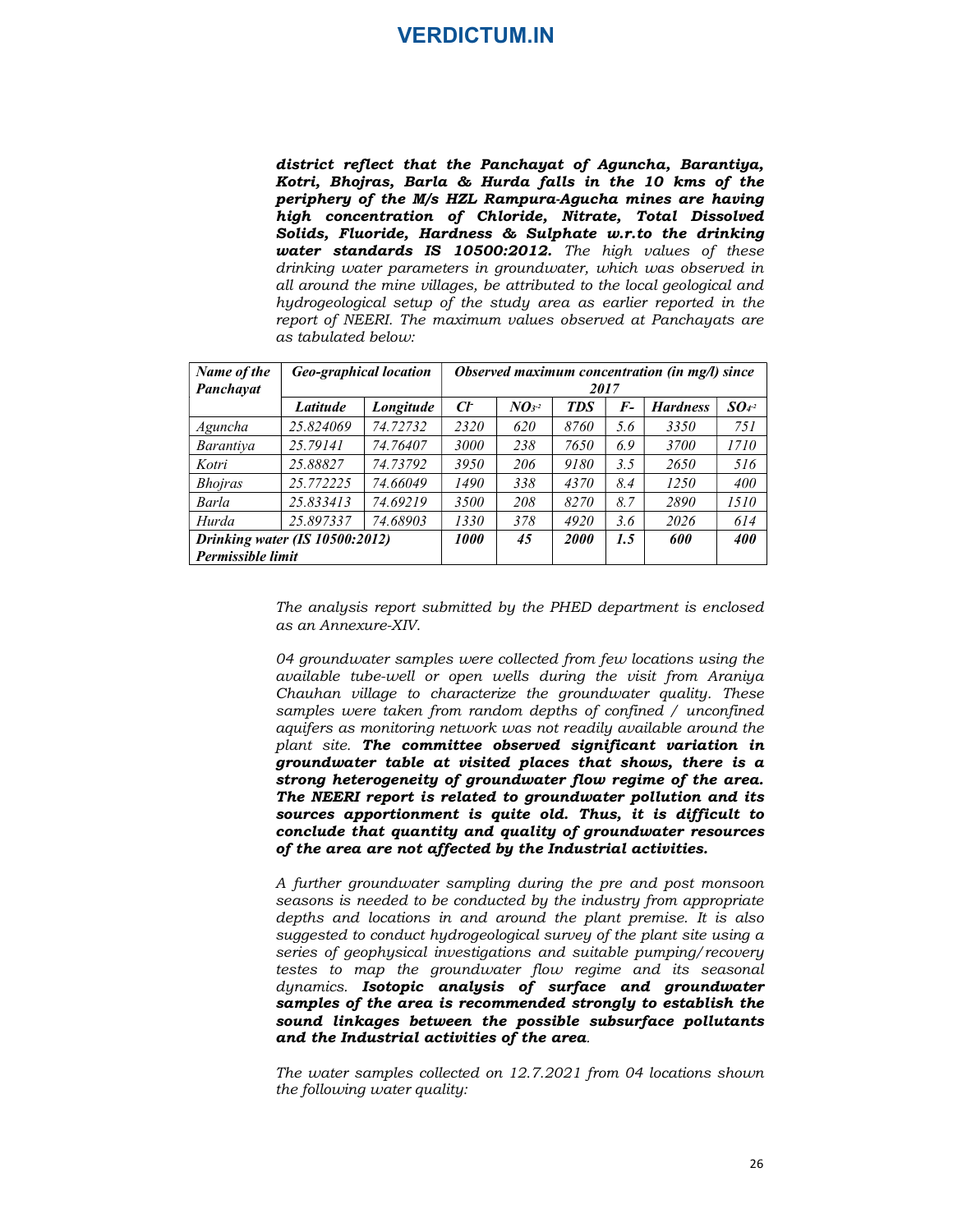|           |                                         |                                                                                                                                                                                                                                                                                                                               | <b>VERDICTUM.IN</b>                |             |                 |                     |             |                           |                          |
|-----------|-----------------------------------------|-------------------------------------------------------------------------------------------------------------------------------------------------------------------------------------------------------------------------------------------------------------------------------------------------------------------------------|------------------------------------|-------------|-----------------|---------------------|-------------|---------------------------|--------------------------|
|           |                                         |                                                                                                                                                                                                                                                                                                                               |                                    |             |                 |                     |             |                           |                          |
| S. No.    | <b>Location</b>                         |                                                                                                                                                                                                                                                                                                                               |                                    | pH          | $C\!F$          | <b>Hard</b><br>ness | $F-$        | SO <sub>4</sub> 2         | $\mathbf{Z}n$            |
| 5.        | Open well in Agri<br>Chauhan village    | Bhawani Shankar Mali, Araniya                                                                                                                                                                                                                                                                                                 | field of Sh                        | 7.66        | 1920            | 876                 | 1.31        | 633                       | 0.768                    |
| 6.        | village                                 | Open well in Agri field of Sh Ram<br>Prasad Mali, Araniya Chauhan                                                                                                                                                                                                                                                             |                                    | 7.64        | 2200            | 940                 | 1.35        | 1087                      | 0.363                    |
| 7.        | village                                 | Borewell in Agri field of Sh Bhawani<br>Shankar Mali, Araniya Chauhan                                                                                                                                                                                                                                                         |                                    | 7.56        | 2440            | 868                 | 1.74        | 678                       | 0.137                    |
| 8.        |                                         |                                                                                                                                                                                                                                                                                                                               |                                    | 7.59        | 3280            | 1036                | 2.14        | 629                       | 0.111                    |
|           |                                         | IS 10500:2012                                                                                                                                                                                                                                                                                                                 |                                    | $6.5 - 8.5$ | 1000            | 600                 | 1.5         | 400                       | 15                       |
|           | Note: All values are in mg/l except pH. | Open well in the land of Sh Ram<br>Chandra Regar, Near highway<br>The analysis result reveals that the Chloride, Hardness &<br>Sulphate is in higher concentration at all the 04 locations of<br>the Araniya Chauhan village. The fluoride concentration was<br>also observed higher at 02 locations w.r.to the prescribed IS |                                    |             |                 |                     |             |                           |                          |
|           |                                         | 10500:2012 standards of 1.5 mg/l.                                                                                                                                                                                                                                                                                             |                                    |             |                 |                     |             |                           |                          |
|           |                                         | The analysis report is enclosed as an Annexure-XV                                                                                                                                                                                                                                                                             |                                    |             |                 |                     |             |                           |                          |
|           |                                         | 3.2 Status of agriculture production<br>The 04 years (Since 2017) agriculture production details of Gram<br>Panchayat Agucha provided by the office of Assistant Agriculture<br>Officer, Gulabpura-I is as tabulated below:                                                                                                   |                                    |             |                 |                     |             |                           |                          |
| S. No.    | <b>Crop</b>                             |                                                                                                                                                                                                                                                                                                                               | Year-wise production in Quintal/Ha |             |                 |                     |             | Remark                    |                          |
|           |                                         | $2017 - 18$                                                                                                                                                                                                                                                                                                                   | 2018-19                            |             | 2019-20         |                     | $2020 - 21$ | <b>The</b>                |                          |
| 9.        | Wheat                                   | 40.5                                                                                                                                                                                                                                                                                                                          | 42.5                               |             | 48.12           |                     | 50.6        | production<br><b>Urad</b> | of<br>&                  |
|           | <b>Barley</b>                           | 28.5                                                                                                                                                                                                                                                                                                                          | 30.3                               |             | 31.0            |                     | 31.5        | <b>Moong</b><br>reduced   | $\left  \dot{n} \right $ |
| 10.<br>11 | C                                       | 0.5                                                                                                                                                                                                                                                                                                                           | $10^{-7}$                          |             | $\overline{15}$ |                     | 10.62       |                           |                          |

#### 3.2 Status of agriculture production

|                         | village                                 |                                                                                                                                                                                                                                                                                                                                                       |                                    |         |      |             |                             |                               |
|-------------------------|-----------------------------------------|-------------------------------------------------------------------------------------------------------------------------------------------------------------------------------------------------------------------------------------------------------------------------------------------------------------------------------------------------------|------------------------------------|---------|------|-------------|-----------------------------|-------------------------------|
| 8.                      |                                         | Open well in the land of Sh Ram<br>Chandra Regar, Near highway                                                                                                                                                                                                                                                                                        | 7.59                               | 3280    | 1036 | 2.14        | 629                         | 0.111                         |
|                         | IS 10500:2012                           |                                                                                                                                                                                                                                                                                                                                                       | $6.5 - 8.5$                        | 1000    | 600  | 1.5         | 400                         | 15                            |
|                         | Note: All values are in mg/l except pH. |                                                                                                                                                                                                                                                                                                                                                       |                                    |         |      |             |                             |                               |
|                         |                                         | The analysis result reveals that the Chloride, Hardness &<br>Sulphate is in higher concentration at all the 04 locations of<br>the Araniya Chauhan village. The fluoride concentration was<br>also observed higher at 02 locations w.r.to the prescribed IS<br>10500:2012 standards of 1.5 mg/l.<br>The analysis report is enclosed as an Annexure-XV |                                    |         |      |             |                             |                               |
|                         |                                         | 3.2 Status of agriculture production<br>The 04 years (Since 2017) agriculture production details of Gram<br>Panchayat Agucha provided by the office of Assistant Agriculture                                                                                                                                                                          |                                    |         |      |             |                             |                               |
| S. No.                  | <b>Crop</b>                             | Officer, Gulabpura-I is as tabulated below:                                                                                                                                                                                                                                                                                                           | Year-wise production in Quintal/Ha |         |      |             | Remark                      |                               |
|                         |                                         | $2017 - 18$                                                                                                                                                                                                                                                                                                                                           | 2018-19                            | 2019-20 |      | 2020-21     | <b>The</b>                  |                               |
|                         | Wheat                                   | 40.5                                                                                                                                                                                                                                                                                                                                                  | 42.5                               | 48.12   |      | 50.6        | production                  | of                            |
| $\overline{9}$ .<br>10. | <b>Barley</b>                           | 28.5                                                                                                                                                                                                                                                                                                                                                  | 30.3                               | 31.0    |      | 31.5        | <b>Urad</b><br><b>Moong</b> | $\mathbf{\mathcal{L}}$        |
| II.                     | Gram                                    | 9.5                                                                                                                                                                                                                                                                                                                                                   | 10                                 | 15      |      | 10.62       | reduced                     | in                            |
| $\overline{12}$ .       | <b>Mustard</b>                          | 13.5                                                                                                                                                                                                                                                                                                                                                  | 14.0                               | 15.0    |      | 15.5        |                             | year 2019-20<br>& 2020-21 due |
| $\overline{13}$ .       | Maize                                   | 25.5                                                                                                                                                                                                                                                                                                                                                  | 26.0                               | 24.5    |      | <i>27.0</i> | to                          | Yellow<br>Mosaic disease      |
| 14.                     | Cotton                                  | <i>23.0</i>                                                                                                                                                                                                                                                                                                                                           | 24.0                               | 26.5    |      | 25.8        | and                         | excess                        |
| $\overline{I5.}$        | Urad                                    | 7.125                                                                                                                                                                                                                                                                                                                                                 | 7.625                              | 9.5     |      | 1.8         | rain.                       |                               |

The Agriculture department's water test reports of year 2016 & 2019 of villages viz. Bherukhera, Agucha, Parasrampura, Kalyanpura, Kothiya, Balapura & others revealed that the pH ranges between 7 to 8.7, Sodium Adsorption Ratio ranges between 2.04 to 38.6 and the Electrical Conductivity ranges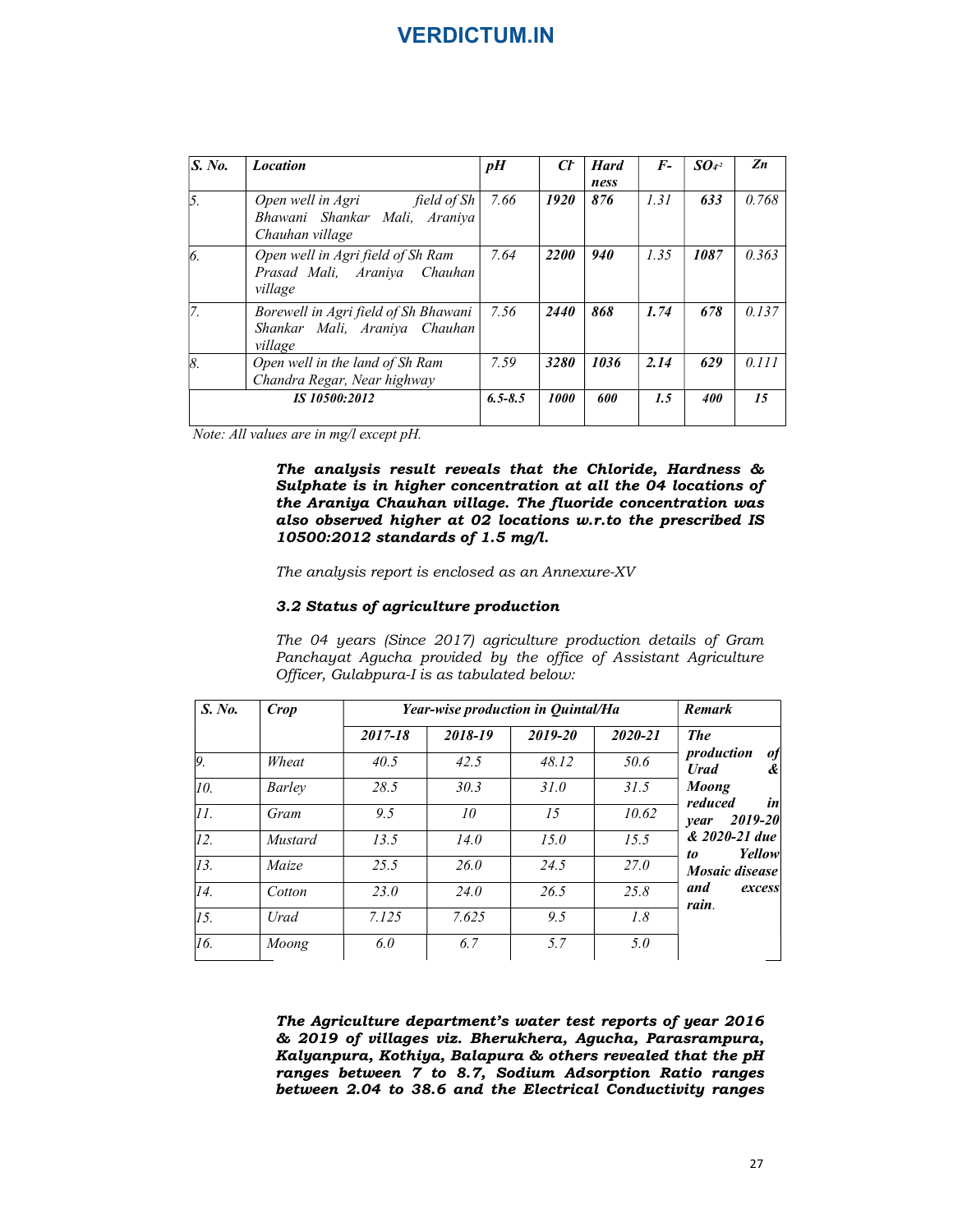#### between 1.9 to 14.9mS/cm that makes the water alkaline & saline.

For such water quality, it is recommended to increase the number of the water irrigation and use of gypsum. The report is enclosed as an Annexure-XVI

xxx………………………………………..xxx……………………………xxx

The average per hectare plantation is  $= 1000$  trees/Ha

As per the Environmental Clearance dated 11.12.2009 specific condition no. xvi "The density of the trees should be **around 1500** plants per hectare."

So, the difference in plantation/hectare =  $(1500 - 1000) = 500/ha$ 

**between 1.9 to 14.9mS/cm that makes the water alkaline &**<br>**saline.**<br>**For such water quality, it is recommended to increase the**<br>number of the water irrigation and use of gypsum. The report is<br>enclosed as an Amexare-XVI<br>Counsel for the applicants that the PP has caused extensive damage and has violated EC conditions and other norms. The Committee has noted some of the violations but has erroneously ignored some of the violations and thus recommendations made do not fully remedy the wrong caused in the process of the PP. There is damage to the wells, pits, loss to agriculture produce, livestock, contamination of ground water and land degradation which has not been fully appreciated on wrong assumption that clear proof of industrial activity being responsible for the damage is required. Once possibility of damage to the quantity and quality of ground water sources due to industrial activities was not ruled out, the PP should have been held accountable on precautionary principle. The water test reports show that water had become alkaline and saline. Merely recommending increase in water irrigation and use of gypsum is not enough. Soil needs remediation. The assumption that the damage to the water quality may be due to sub-surface water level for local hydro geological set up is uncalled for. It is against the 'Precautionary' principle to the effect that scientific certainty is not a condition precedent for requiring remedial measures. Environmental issues are governed by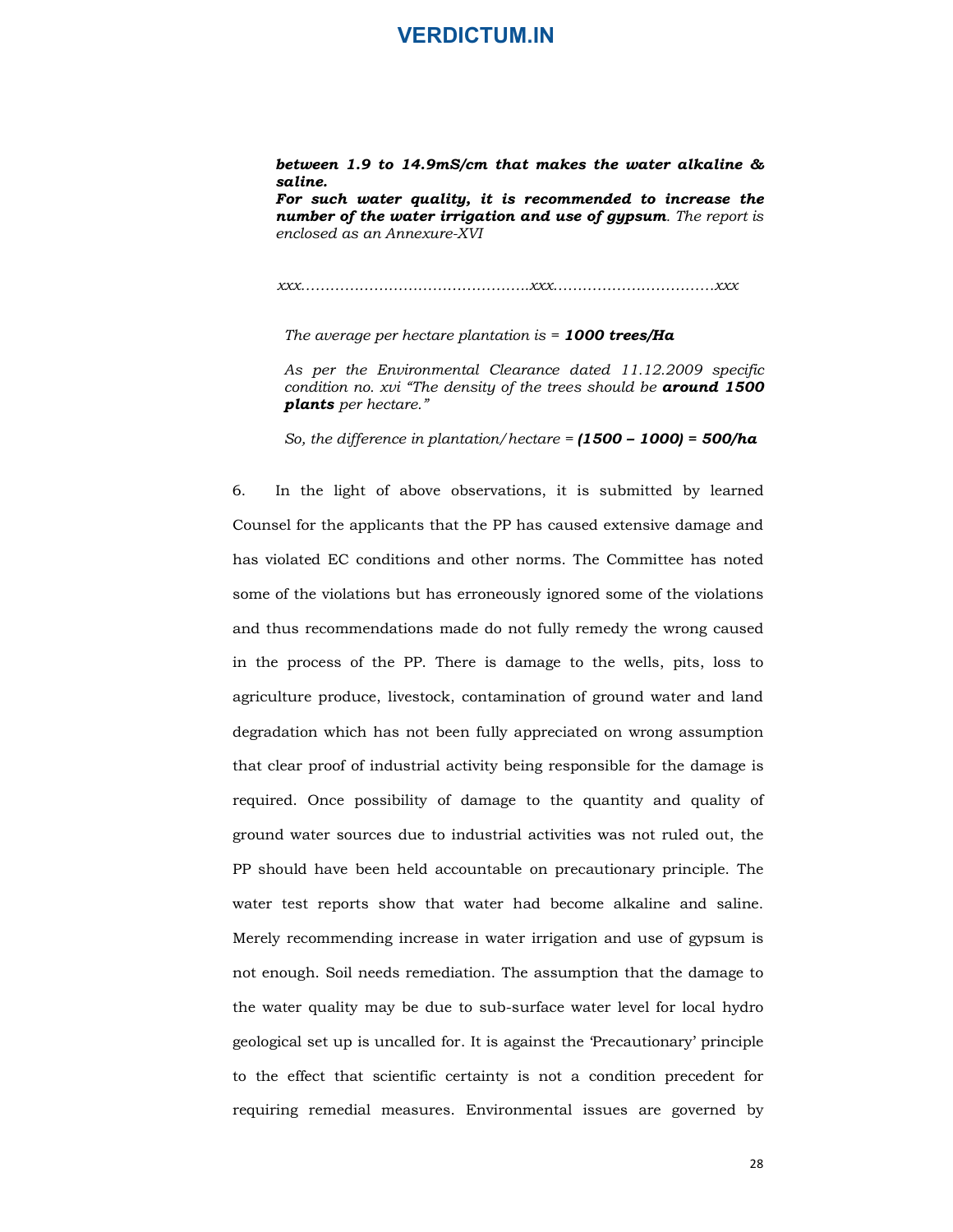reverse burden of proof which is on the PP to show that its activities are benign and not capable of harming environment. Thus, remedial action is required and mere further studies are not enough. Ground water extraction has continued even after expiry of permission granted for extraction on 08.07.2013. The unit has applied for renewal but no such renewal has been granted. Thus, the extraction of ground water has been going on illegally. Reference to the notification dated 24.09.2020 for claiming deemed permission for extraction of ground water could not apply to extract ground water extraction prior to the date of Notification and in view of judgment of the Hon'ble Supreme Court in M.C. Mehta v. UOI &  $Ors$ ,<sup>1</sup> undertaking assessment of availability of ground water before granting permission/renewal cannot be avoided by concepts of deemed permissions. required and mere turner studies are not enough. Ground water<br>extraction has continued even after expiry of permission granted for<br>extraction on 08.07.2013. The unit has applied for renewal but no such<br>renewal has been gra

plantation assessed by the Committee will be deposited by the PP and steps will be taken to increase the plantations as per EC conditions. The PP will also undertake further studies as suggested and ensure desiltation of the tailing dam, garland dam and increase water sprinklers to curtail fugitive emissions. No further remedial action is required as the PP is not responsible for damage to the environment or health or fertility of soil or ground water. before granting permission/renewal cannot be avoided by concepts of<br>deemed permissions.<br>7. Learned counsel for the PP submitted that monitory value cost of<br>plantation assessed by the Committee will be deposited by the PP a

Committee has failed to consider the precautionery principle of environment laid down inter alia in Vellore Citizens (1996) 5 SCC 647 and MV Nayudu, (1999) 2 SCC 718 and on that basis ignored serious violations and damage to water and land. It has not gone into damage to

29

<sup>1</sup> (1997) 11 SCC 312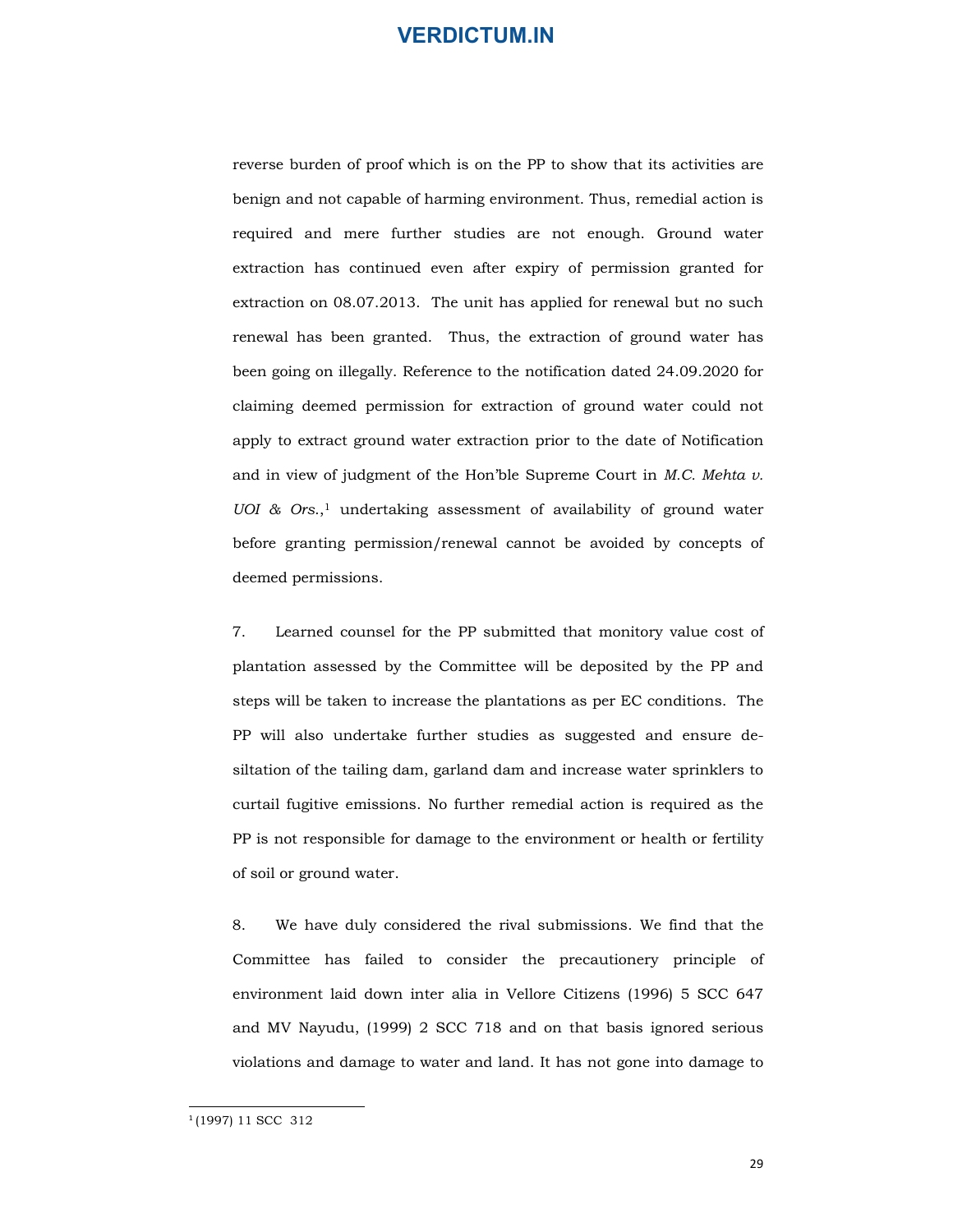health by simply referring to record of hospital admissions. While the recommendations for plantation, further studies for remedial action in other measures like de-siltation and increase of water sprinklers may certainly be undertaken, in view of damage to the quality of ground water resources adverse impact on soil, the PP has to take necessary restoration measures for improvement of water quality as well as soil. Violation of plantation condition has continued for a long period. Merely requiring cost of plantation to be depositing without fixing accountability for the past violations may not be adequate. Environmental law violations cannot be taken lightly when the violators are being entities like the present PP and victims are poor villagers. Annual turnover of the PP is said to be about Rs. 22,000/- Crores per annum2 for the last more than three years and revenue receipt for the year 2020-2021 is more than Rs. 20,000/- Crores per annum, though it is stated that there is no separate figure for particular mining unit. The victims of damage are unspecified number of persons spread over in more than six Panchayats restoration measures for improvement of water quality as well as soil.<br>Violation of plantation condition has continued for a long period. Merely<br>requiring cost of plantation to be depositing without fixing accountability<br>f Kothiya, Balapura & others. Thus, case is made out for requiring the PP to provide for compensation for the past violations and bear the cost of remediation, apart from complying with the recommendations of the Committee.

9. Even if the Committee has not been able to conclude with certainty that the PP is responsible for the damage, it is possible to infer damage to the groundwater due to activities of the PP. The groundwater quality is required to be co-related with the source by comparing with parameters

<sup>2</sup> https://www.google.com/search?q=turnover+of+hindustan+zinc+limited&rlz=1C1CHBF\_enIN828IN828&sxsrf=APq-WBtzwf\_5AM3zndm0jNmCvNUHFd4Shg%3A1643790350753&ei=DkD6YYm1LevN5OUPpo6MsA4&oq=Turnover+of+Hin dustan+Zinc+&gs\_lcp=Cgdnd3Mtd2l6EAEYADIGCAAQFhAeOgoIABCxAxCDARBDOgQIABBDOhEILhCABBCxAxCDARD<br>HARDRAzoFCAAQgAQ6BQguEIAEOgsIABCABBCxAxCDAToICAAQgAQQsQM6BAguEEM6CAguEIAEELEDOggIABCxAxC<br>DAToFCAAQkQI6BwguELEDEEM6BwgAELEDEENKBAhB C4yMi41mAEAoAEBwAEB&sclient=gws-wiz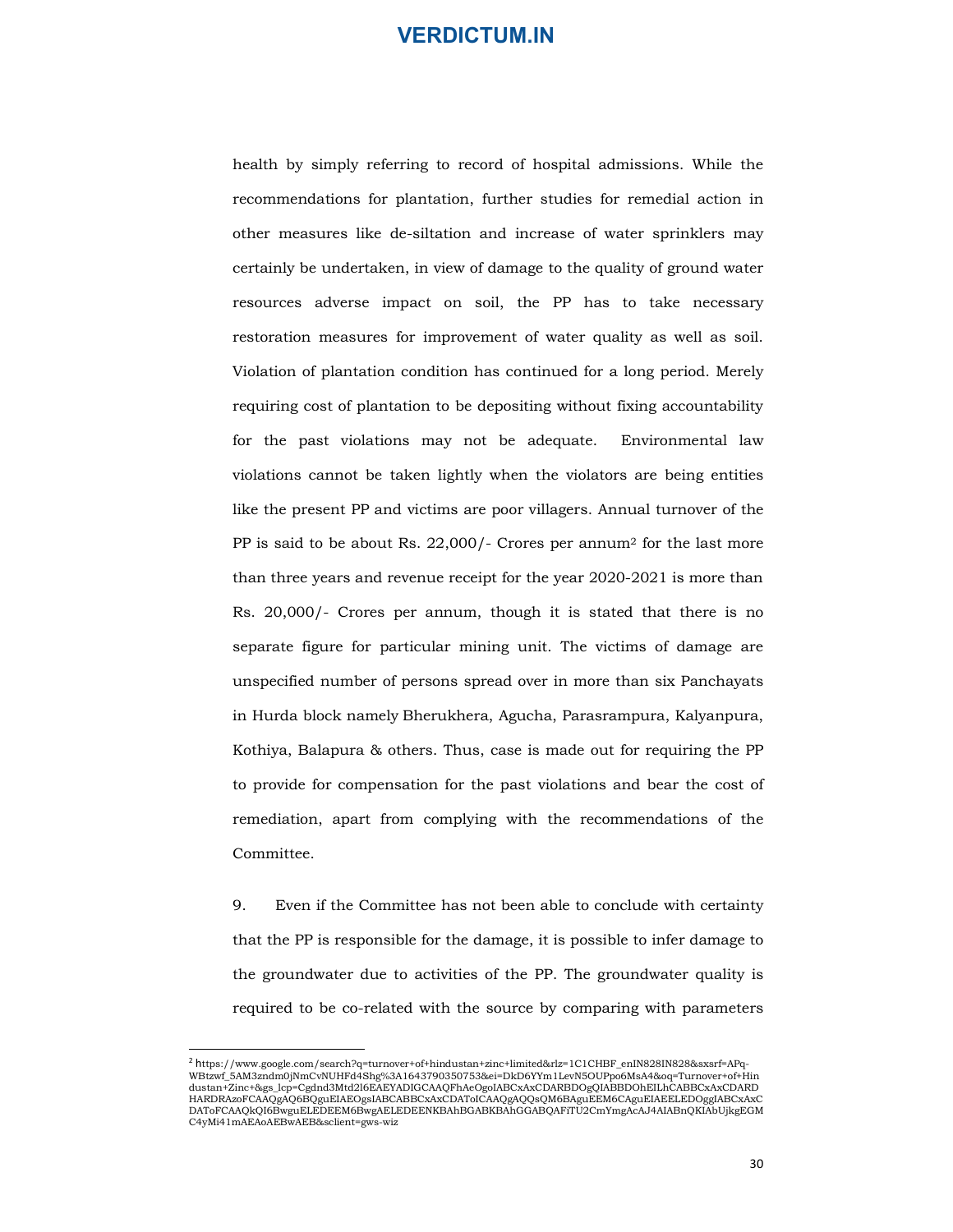like Zinc and lead. With regard to the air quality, observations do not match the daily or annual average standards taking into account the resuspension of mine dust in the contiguous area. With regard to the blasting operations and continuing underground mining, comprehensive observations on the effect of such operations on the nearby houses have not been properly interpreted except mentioning with the DGMS norms and Peak Particle Velocity (PPV) was considered to be in the acceptable limits. Thus, remedial action is required for which the PP has to bear the cost and pay compensation on principles laid down by the Hon'ble Supreme Court inter-alia in MC Mehta (1987)1 SCC 395, Sterlite, (2013) 4 SCC 575 and Goel Ganga (2018) 18 SCC 257, taking into account financial capacity of the PP and the damage/violations. match the daily or annual average standards taking into account the<br>resuspension of mine dust in the contiguous area. With regard to the<br>blasting operations and continuing underground mining, comprehensive<br>observations on

estimated cost of ecological rehabilitation and restoration and financial capacity of the PP, we require the PP to deposit a sum of Rs. 25 crore with the District Magistrate, Bhilwada within three months to meet the cost of remediation measures. A joint Committee of CPCB, State PCB and District Magistrate, Bhilwada with the assistance of any other experts may prepare a restoration plan for remediating the soil and quality of ground water in the area, apart from undertaking health improvement programme for the inhabitants and the cattle. The action taken may be placed on the website of the District Magistrate, Bhilwada and its execution duly monitored. The remediation works may be got executed by an appropriate agency utilizing the amount deposited by the PP and the PP itself will have liberty to get the such work executed of restoration/rehabilitation on its own or through any other agency, if found proper by the joint Committee in the circumstances. A public awareness group may be setup jointly by the DM and the PP to list out